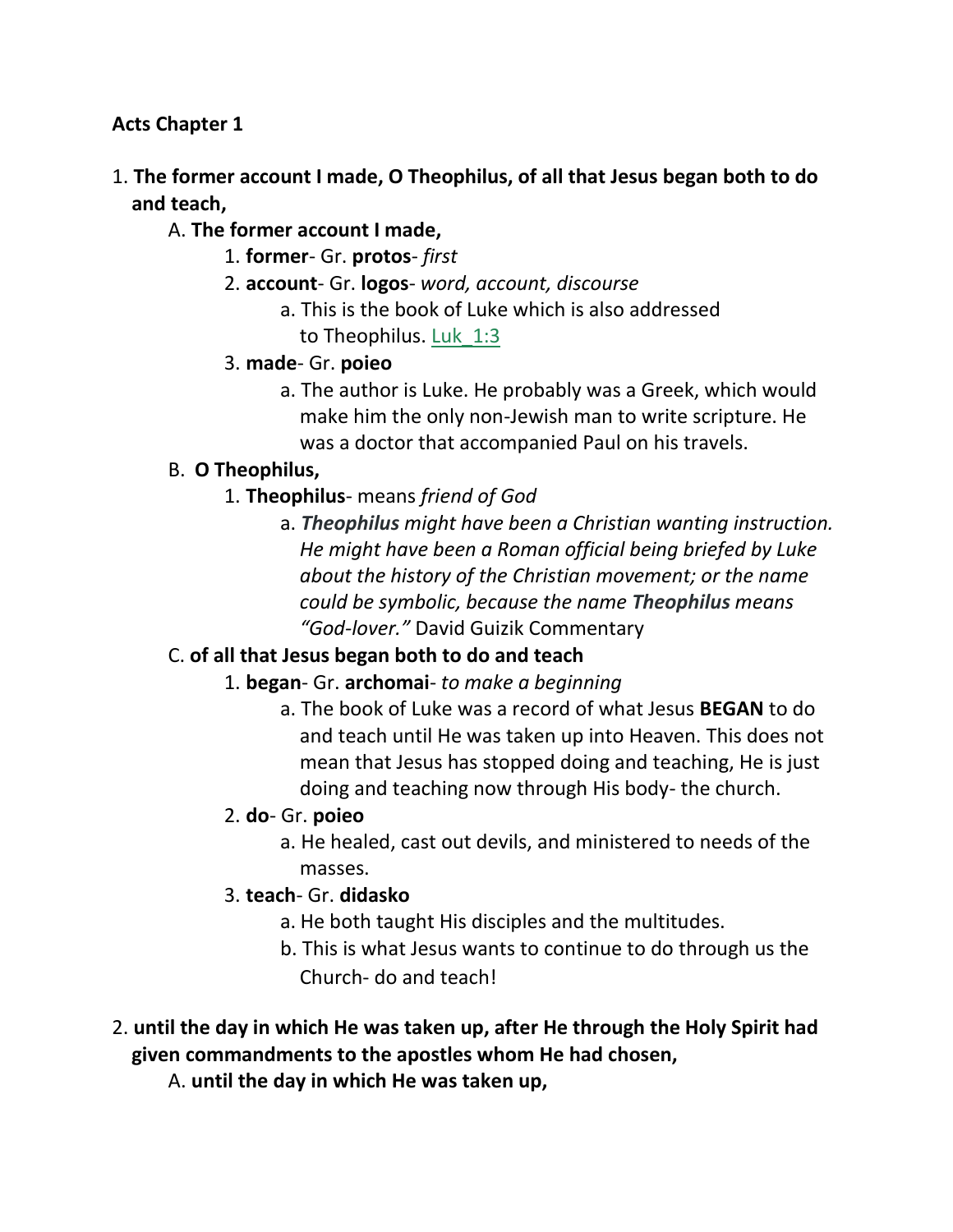- 1. **day** Gr. **hemera**
- 2. **taken up** Gr. **analambano** *received up, take up*
	- a. This is not Jesus going up of His own accord but being taken up and received by the Father.
- B. **after He through the Holy Spirit had given commandments to the apostles who He had chosen**

#### 1. **through the Holy Spirit**

- a. After the resurrection of Jesus Christ, the Holy Spirit is the main agent of action upon the earth for the Trinity. We see here His first work of ministry to the young church- giving power and imparting the words of Jesus to the hearts of His followers.
- b. *The Holy Spirit is now the agent and executive of God in earth to carry on the work that Jesus "began both to do and teach"* - Finis Dake
- 2. **given commandments** Gr. **entellomai** *to order, command to be* *done, enjoin, direct*
	- a. This is the particular commands pertaining to the Great Commission. Mat\_28:19-20, Mar\_16:15-19
- 3. **apostles** Gr. **apostolos**
- 4. **chosen** Gr. **eklegomai** *to choose out*
	- a. He spoke to the apostles that HE had chosen. The disciples at Peter's direction had selected Matthias. Jesus did not choose him. I believe the Lord's replacement for Judas was not Matthias, but Paul. Paul compared himself to the apostles of Jesus and said he was one born out of due time. 1 Cor. 15:8 He said he was the least of the apostles. He said this in connection to the other 11 apostles [disciples] of Jesus.
- 3. **to whom He also presented Himself alive after His suffering by many infallible proofs, being seen by them during forty days and speaking of the things pertaining to the kingdom of God.**
	- A. **to whom He also presented Himself alive after His suffering by many infallible proofs,**
		- 1. **presented** Gr. **paristemi** *to present a person for another to* *see*, *commend to the attention*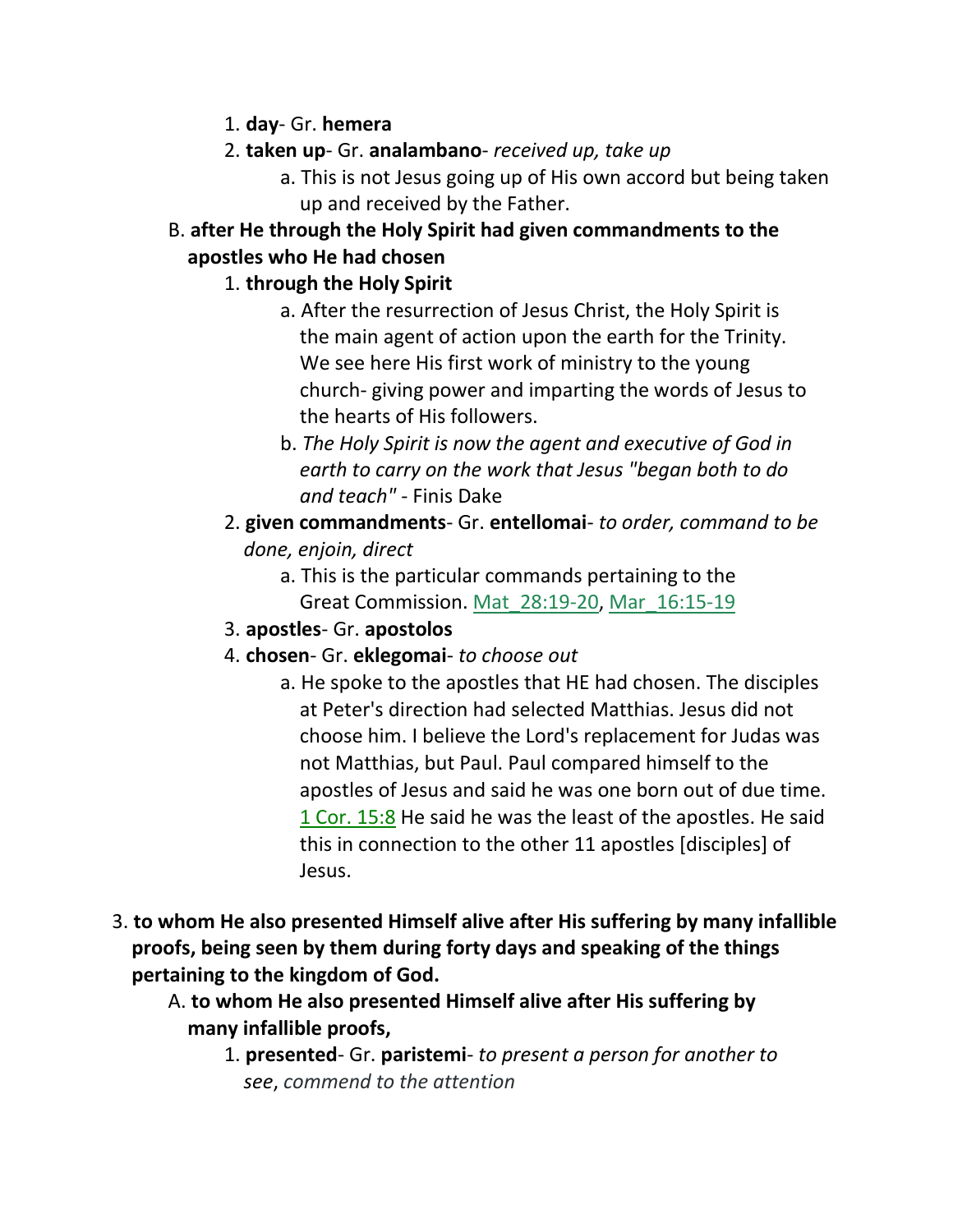- 2. **alive** Gr. **zao**
	- a. *He did this by appearing to several different persons at different times. His eating and drinking with them. His meeting them in Galilee according to His own appointment. His subjecting His body to be touched and handled by them. His instructing them in the nature and doctrines of His kingdom and His appearing to upwards of five hundred persons at once.* 1Co\_15:6. - Adam Clarke Commentary
- 3. **suffering** Gr. **pascho**
	- a. This suffering covered the time from the Garden of Gethsemane to the final breath He breathed on the cross.
- 4. **infallible proofs** Gr. **tekmerion** *a fixed sign, proof, end, limit,* *goal, token, to prove by sure signs*
	- a. Such as having Thomas put his finger inside the nail prints of His hands and feel the opening where the sword was thrust into His side. Also, He appeared to 500 people at one time. If He only appeared to one person at a time, then their recollection or recounting of the story can be brought into question, but not 500 people at the same time!

### B. **being seen by them during forty days and speaking of the things pertaining to the kingdom of God**

- 1. **seen** Gr. **optanomai**
	- a. He was seen with the natural eyes of many.
- 2. **forty days** Gr. **tessarakonta**
	- a. During these forty days there are no less than thirteen different appearances recorded of Jesus to His disciples.
	- b. The number forty in the Bible is a time of testing. These forty days after Jesus was raised from the dead were a testing or proving of His actual resurrection. If Jesus did not prove this, by staying on the earth for forty days after He was raised, then strong speculation would have gathered momentum that someone had stolen Jesus's body out of the tomb. During these forty days Jesus proved His resurrection by many infallible proofs. I believe also, this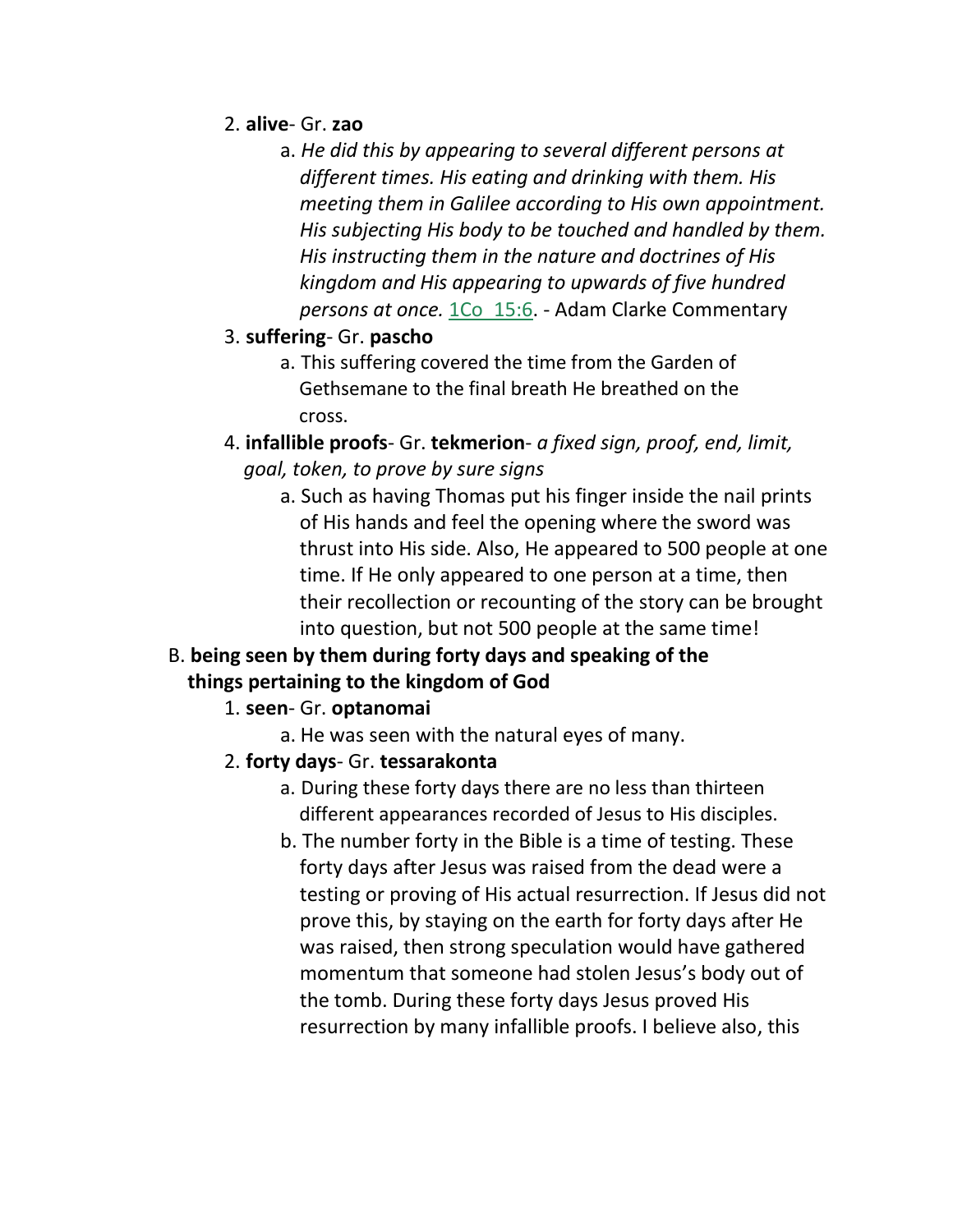was a testing time for His followers, to see if they would believe that He was raised from the dead, and keep following Him. Jesus appeared to 500 but only 120 were there on the day of Pentecost. Where did the rest go?

- 3. **speaking** Gr. **lego**
	- a. He not only was seen, but also heard. He continued His teaching ministry.
- 4. **kingdom** Gr. **basileia**
	- a. Jesus began His earthly ministry proclaiming the Kingdom of God, and now He is finishing His earthly ministry with the same theme. Jesus came to establish a kingdom not a democracy!
	- b. His spiritual kingdom is being established now through the church. Luke 17:21 Upon His physical return to the earth Jesus will set up His millennial reign and then the eternal kingdom of God will be in the renewed earth.

### 4. **And being assembled together with** *them,* **He commanded them not to depart from Jerusalem, but to wait for the Promise of the Father, "which,"** *He said,* **"you have heard from Me.**

### A. **And being assembled together with them,**

- 1. **assembled together**-Gr. **sunalizo** *to cause to come together,* *collect, assemble, congregate*
	- a. It is always safer to be a part of a company of believers than to remain alone. God did not visit individuals of the early church in their own homes. No, He visited them when they were assembled together. Acts 2:1, Acts 4:31

### B. **He commanded them not to depart from Jerusalem,**

- 1. **commanded** Gr. **paraggello** *to transmit a command, order, charge*
- 2. **depart** Gr. **chorizo** *to separate, divide, part, put asunder,*  *to separate one's self from, to depart*
	- a. They were not commanded to not depart from Jerusalem period. No, they were told do not depart from Jerusalem without the promise of the Father. Jesus had commanded them to go out into all the world and preach the gospel, but before they left, they needed the promise of the Holy Spirit upon them to do it.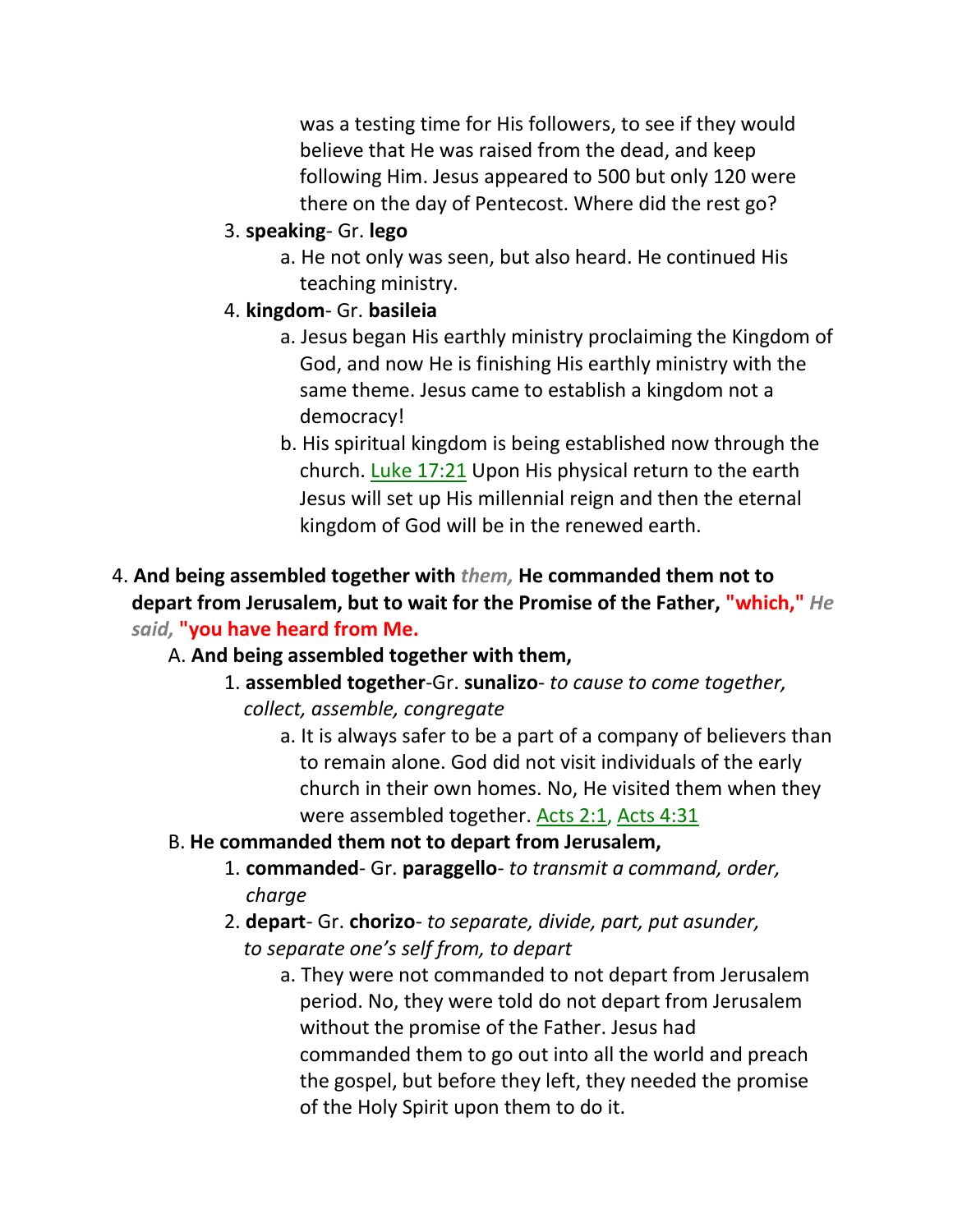#### 3. **Jerusalem**- means *habitation of double peace*

a. Do not leave the habitation of peace without the presence of the Holy Spirit upon you. Once you depart with Him upon you, you will take that double peace with you, wherever you go.

#### C. **but to wait for the Promise of the Father,**

- 1. **wait** Gr. **perimeno** *to remain around*
	- a. Today we would translate this in modern English as "stick around".

#### 2. **promise**- Gr. **epaggelia**- *to pronounce upon*

- a. What were they waiting for? This is the promise of the gift of the Holy Spirit. This is not the promise of the new birth, but the promise of the baptism in the Holy Spirit. In the new birth we have the Holy Spirit in us, but in the baptism of the Holy Spirit He comes upon us for service. This promise is the same as being endued [clothed upon] with power from on high. Luk\_24:49
- b. They were not waiting for the new birth or the indwelling of the Spirit. Jesus had already previously blown upon them and said, "Receive the Holy Spirit". They were born again right there just as God breathed into Adam and He was given life right then. How do we know Jesus in this verse is referring to the baptism of the Holy Spirit and not the indwelling of the Holy Spirit at salvation? Jesus says so in the next verse. He says you will be **baptized** in the Holy Spirit! In the next verse we will look at the difference between the work of the Holy Spirit for salvation and the baptism of the Holy Spirit for service.
- c. It is important to know that we are not to wait or tarry for the Holy Spirit now. They tarried because the Spirit had not yet been poured out. Once He had been poured out into the earth, we just need to receive this promised gift by faith. Tarry not but believe and receive right now!
- d. *The Holy Spirit, which indeed was the grand promise of the New Testament, as Jesus Christ was of the Old*. -Clarke Commentary
- 3. **Father** Gr. **pater**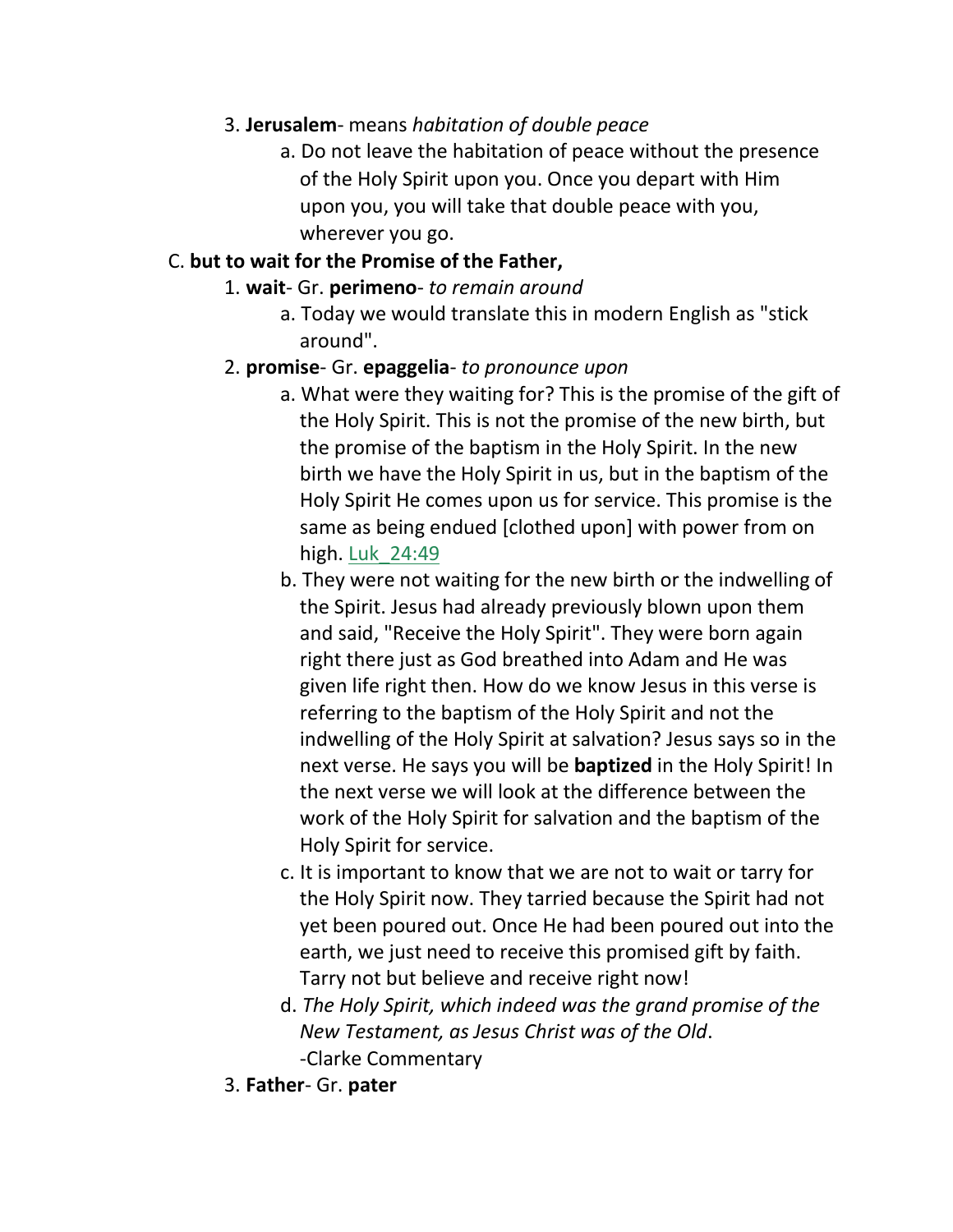#### D. **which He said,**

### E. **you have heard of Me**

- 1. **heard** Gr. **akouo**
	- a. Jesus had previously shared that the Holy Spirit would be given and what His ministries would entail. Luk\_24:49; Joh\_14:16, Joh\_14:26; Joh\_15:26; Joh\_16:7, Joh\_16:13
	- b. We see the Trinity in this verse- **The Promise** [Holy Spirit] of **the Father**, you heard of **Me [Jesus]**.
- 5. for John truly baptized with water, but you shall be baptized with the Holy Spirit not many days from now."

### A. **for John truly baptized with water,**

- 1. **John** means *God's gracious gift*
- 2. **baptized** Gr. **baptizo** *to dip or immerse*
	- a. This baptism was for repentance. This did not save anyone. Repentance in itself does not save someone. Faith in Jesus Christ saves someone. However, you need to repent [Gr. **metanoia**- change your mind] before you can believe upon Christ.

### 3. **water**- Gr. **huder**

a. This water baptism was a forerunner demonstration of what would happen when believers accepted Jesus. Luk\_3:16

#### B. **but you shall be baptized with the Holy Spirit not many days from now** 1. **with the Holy Spirit**- Gr. **en hagios pneuma**- *in the Holy Spirit*

a. Some confuse this with the baptism into Christ at salvation. These are two totally different baptisms. The baptism into Christ comes at the time when someone places their faith in Jesus as Lord and Savior. At this time, the Spirit will baptize a believer into Christ's body and they are born again. This baptism spoken of in this verse is different. With this baptism, Jesus baptizes an already born-again individual into the Holy Spirit. In these two different baptisms, the person doing the baptizing and who they are baptized into is different. The first baptism, the Spirit is the baptizer and Christ is being baptized into. 1Co\_12:13 The other baptism is Jesus doing the baptizing and the Holy Spirit is being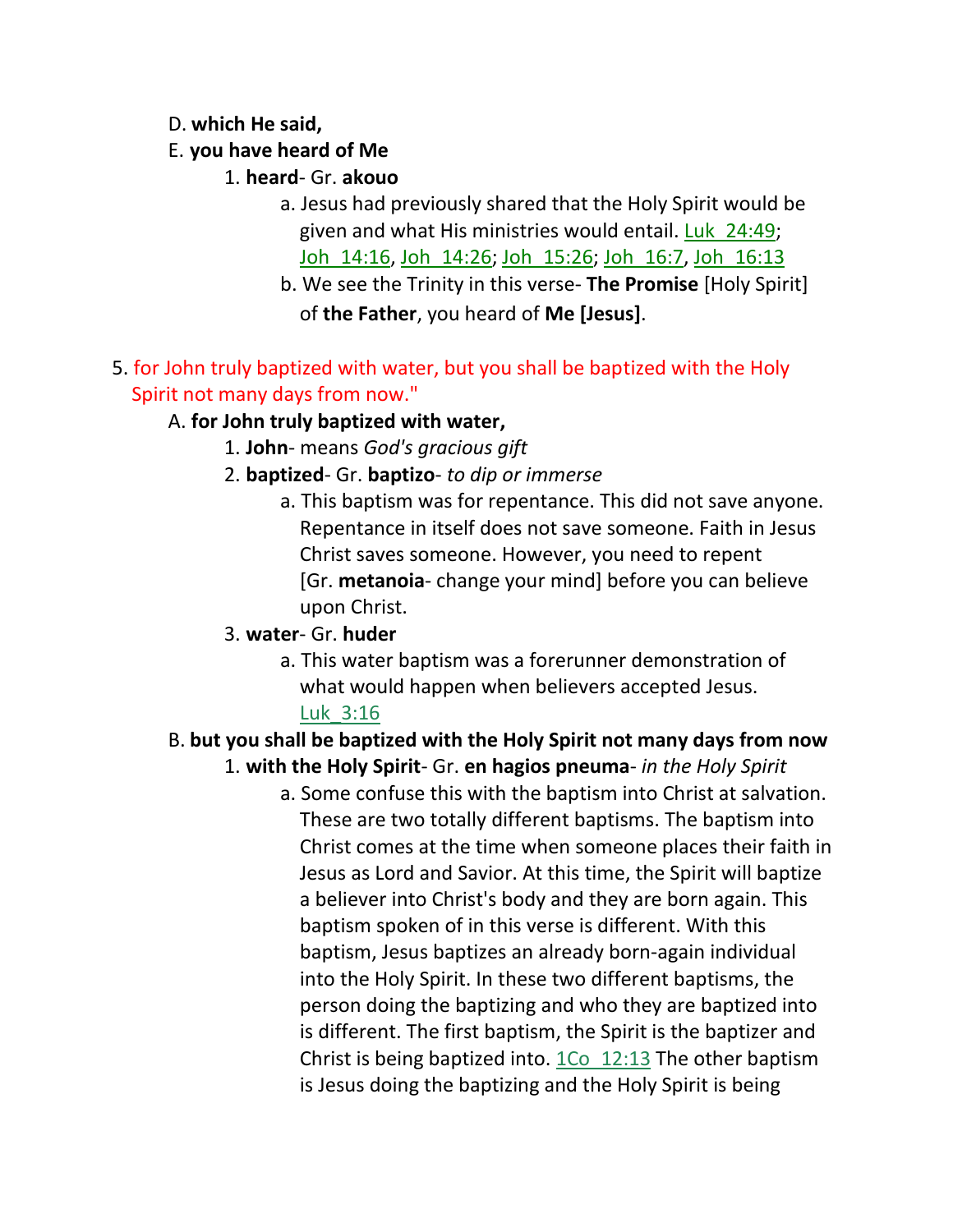baptized into. Mar\_1:8

- b. **1Co 12:13** For **by one Spirit** [the baptizer] we were all baptized **into one body** [who is being baptized into- body of Christ]—whether Jews or Greeks, whether slaves or free —and have all been made to drink into one Spirit.
- c. **Joh 1:33** I did not know Him, but He who sent me to baptize with water said to me, 'Upon whom you see the Spirit descending, and remaining on Him, this is **He [Jesus] who baptizes** [the baptizer] **with the Holy Spirit** [who is being baptized into].'
- d. The baptism into Christ brings the indwelling Holy Spirit who creates a well of water that springs up to everlasting life. A well is for private purposes. The baptism in the Holy Spirit causes rivers of water to come out of you to bless others.
- e. In the baptism into Christ, the Spirit comes inside you for personal salvation. In the baptism in the Holy Spirit, the Spirit comes upon you for service. Acts 2:3-4, Acts 10:44-46, Acts 19:6
- 2. **days** Gr. **hemera**
	- a. This would be 10 days in the future which would be 50 days after Jesus' was raised from the dead. This would be on the day of Pentecost. Pentecost means 50.
- 3. **now** Gr. **nun**
	- a. This "now" was at the end of the forty days Jesus had spent on the earth after His resurrection.

# 6. **Therefore, when they had come together, they asked Him, saying, "Lord, will You at this time restore the kingdom to Israel?"**

# A. **Therefore,**

- 1. Their question arose because Jesus brought up the giving of the Holy Spirit.
- 2. *The disciples had been thinking about the coming of the Spirit. They remembered that the prophet Joel spoke of the outpouring*

(Joel 2:28-32). Believer's Bible Commentary

B. **when they had come together,** 1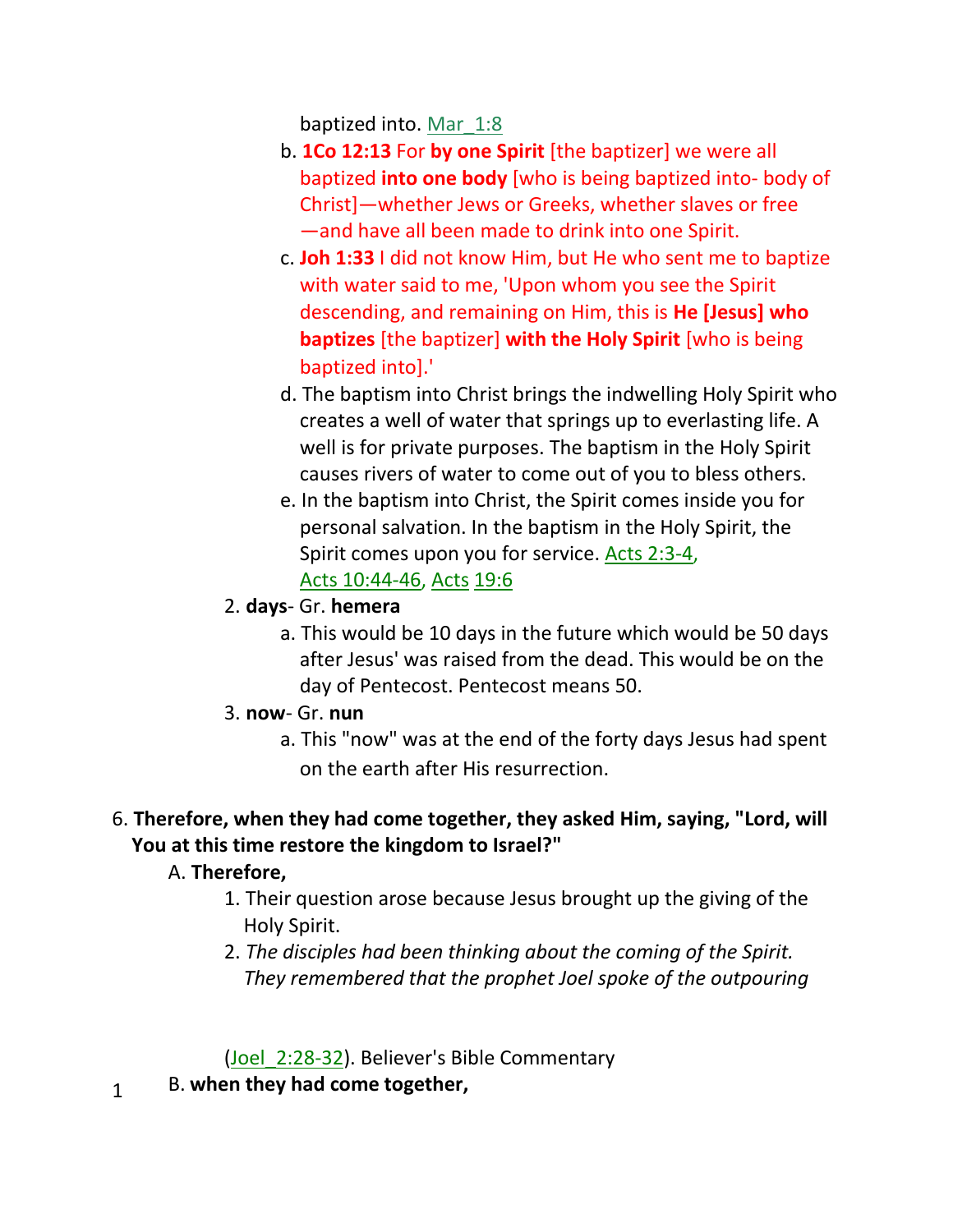#### 1. **come together**- Gr. **sunerchomai**

a. This was at the Mount of Olives.

#### C. **they asked Him saying,**

- 1. **asked** Gr. **eperotao** *to accost one with an enquiry, put a question to, enquiry of, ask, interrogate*
	- a. This word is in the present tense which means they were repeatedly asking Him.
- 2. **saying** Gr. **lego**

### D. **Lord will you at this time restore the kingdom to Israel?**

- 1. **Lord** Gr. **kurios**
	- a. This was in recognition of His divinity.
- 2. **time** Gr. **chronos** *time, whether in respect of duration or a definite point of its lapse*
	- a. God has created times and seasons. vs. 7 This is true of His macro plan for His creation and this is true of us individually.

3. **restore**- Gr. **apokathistemi**- *to restore a thing to its former place or state*

- a. *The kingdom had been for some time taken away from the Jews, Judea was reduced to a Roman province, and was now actually under the power of a Roman governor. And the nation in general was in great expectation, that upon the Messiah's coming they should be delivered from the yoke of the Romans, and that the son of David would be king over them. The disciples of Christ had imbibed the same notions, and were in the same expectation of a temporal kingdom to be set up by their master, as is evident from Mat\_20:21 and though His sufferings and death had greatly damped their spirits, and almost destroyed their hopes, see Luk\_24:21 yet His resurrection from the dead, and His discoursing with them about the kingdom of God, and ordering them to wait at Jerusalem, the metropolis of that nation, for something extraordinary, revived their hopes, and emboldened them to put this question to him.* - Gill Commentary
- 4. **kingdom** Gr. **basileia**
	- a. Unknown to these early disciples of Jesus was that God had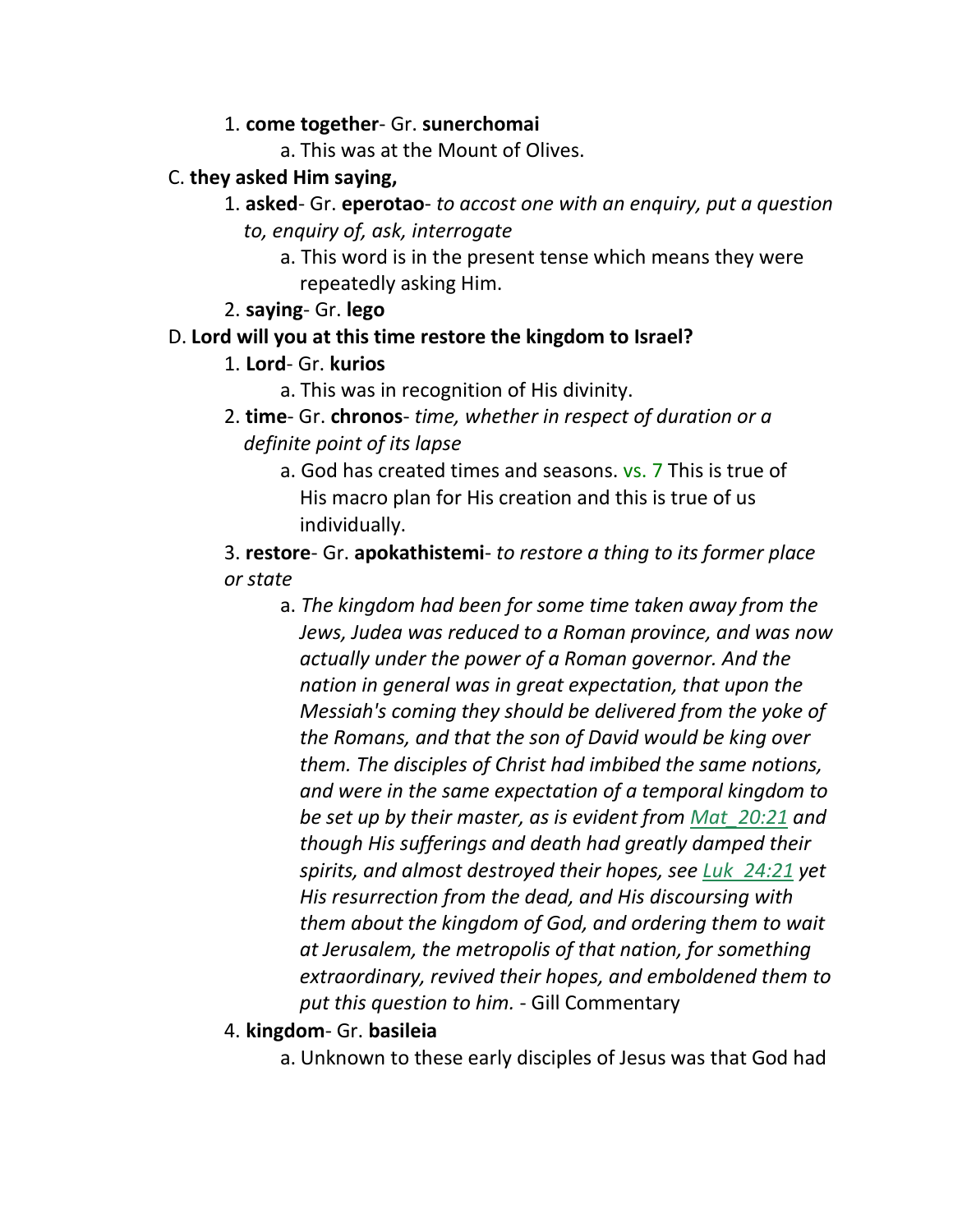a mystery of the church age He would bring in and suspend Jewish time.

- b. In the prophecy of Daniel's 70 weeks, 490 years was given for the nation of Israel from the time of the decree to rebuild Jerusalem until the end of His dealing with them in His redemptive plan for that nation. It was related to Daniel that Messiah would come and get cut off after 69 weeks. Then the last week the Anti-Christ would make a pact with Israel and break it in the middle. This speaks of the 7-year Tribulation period. However, the Tribulation is still future. Where in this is the present church age we are in now? God suspended Jewish time after Jesus was crucified and inserted the mystery- the church. Once the fulness of the Gentiles come in and the church is raptured, then the last 7 years of Jewish time will continue in the Tribulation.
- 5. **Israel** means *prince with God*
	- a. God is not done with the nation of Israel. The church did not replace Israel. We got grafted into Israel. The true Israel of God is all those who believe in the Messiah, both Jew and Gentile.

#### 7. **And He said to them, "It is not for you to know times or seasons which the Father has put in His own authority.**

- A. **And He said to them,**
	- 1. **said** Gr. **epo**
- B. **It is not for you to know the times or seasons which the Father has put in His own authority**
	- 1. **know** Gr. **ginosko** *to know progressively or by relationship*
		- a. There are many things God wants us to know. There are some other things, however, He does not want us to know. A problem arises when we apply ourselves to know something God says it is not for us to know. One such thing we are not to know is the exact time of Jesus's return, however, many have applied themselves to decipher when this is and have made predictions. Some have even written books on it. These books are growing dust on them because Jesus did not come back when they predicted. Jesus plainly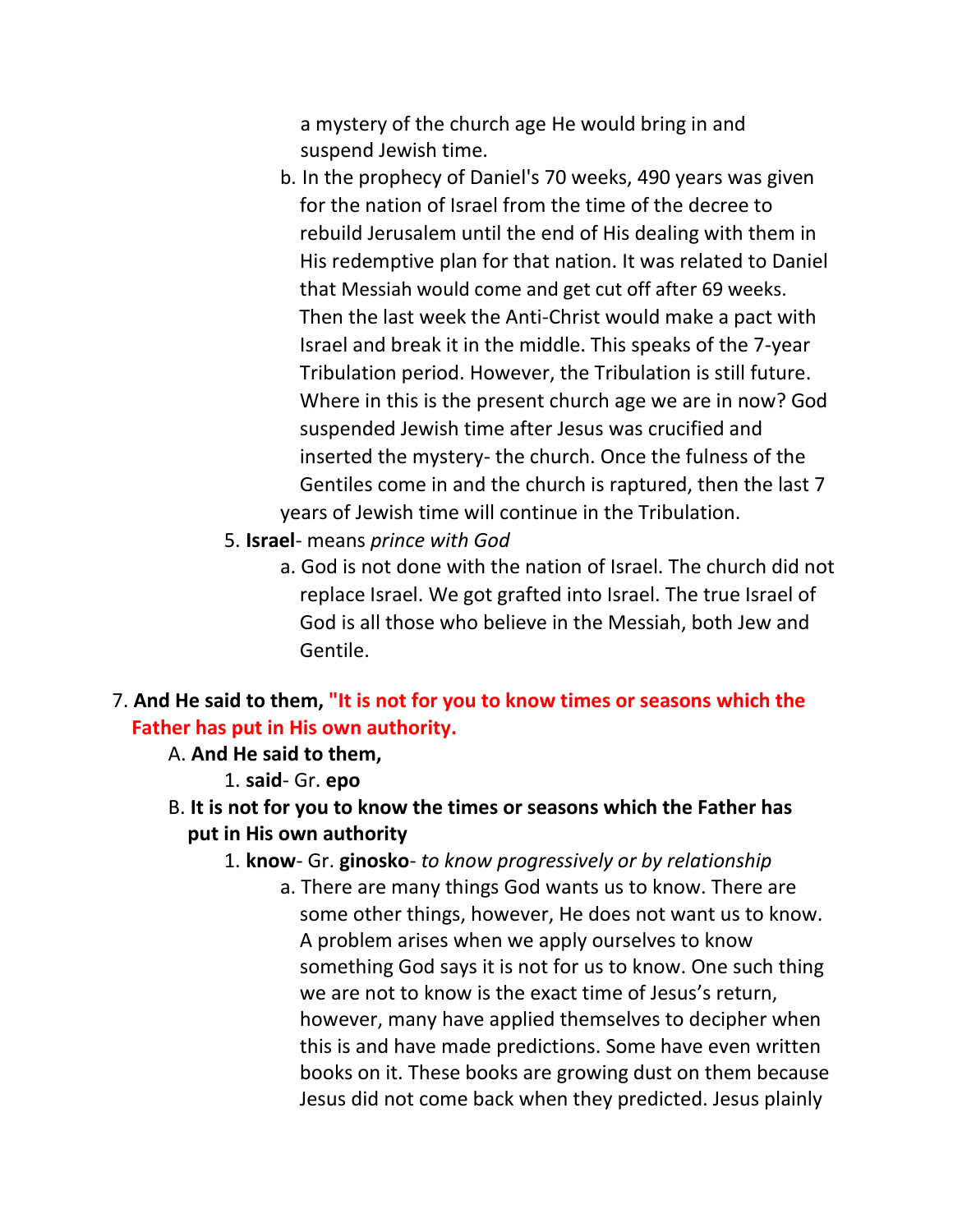said, *"But of that day or hour no one knows, not even the angels in heaven, nor the Son, but only the Father" (Mat 24:36)* 

- b. "The secret things belong to the LORD our God, but the things that are revealed belong to us and to our children forever" (Deu\_29:29).
- 2. **times** Gr. **chronos** *time, whether in respect of duration or a definite point of its lapse*
- 3. **seasons** Gr. **kairos** *fitness, proportion, suitableness; a fitting situation, suitable place, a limited period of time marked by a suitableness of circumstances, a fitting season, opportunity, a limited period of time marked by characteristic circumstances, a signal juncture, a marked season, a destined time, a season in ordinary succession, in NT a limited time, a short season.*
	- a. Times are points in time and seasons are periods of time.
- 4. **put** Gr. **tithemi** *to place*
	- a. The Lord put some things in His own authority and with other things He has put authority in the hands of others. Matt. 28:18-20, Luke 10:19, Rom. 13:1
- 5. **authority** Gr. **exousia** *the right to act, the right to use might*
- 8. **But you shall receive power when the Holy Spirit has come upon you; and you shall be witnesses to Me in Jerusalem, and in all Judea and Samaria, and to the end of the earth."**
	- A. **But you shall receive power when the Holy Spirit has come upon you;** 1. **But**
		- a. Jesus told them in respect to the timing of His Kingdom being set up on earth they were not being given knowledge [it is not for you to know] or authority [the Father has put in His own authority]. **BUT** they would receive something else. They would be receiving **POWER** for the present!
		- b. Many focus on gaining knowledge and exercising authority but lack the power of the Spirit. I think the church of Jesus Christ is here today. They have more knowledge than any generation of Christians. They understand their authority in Christ. However, what they know and the authority they have, are being frustrated because of a lack of power.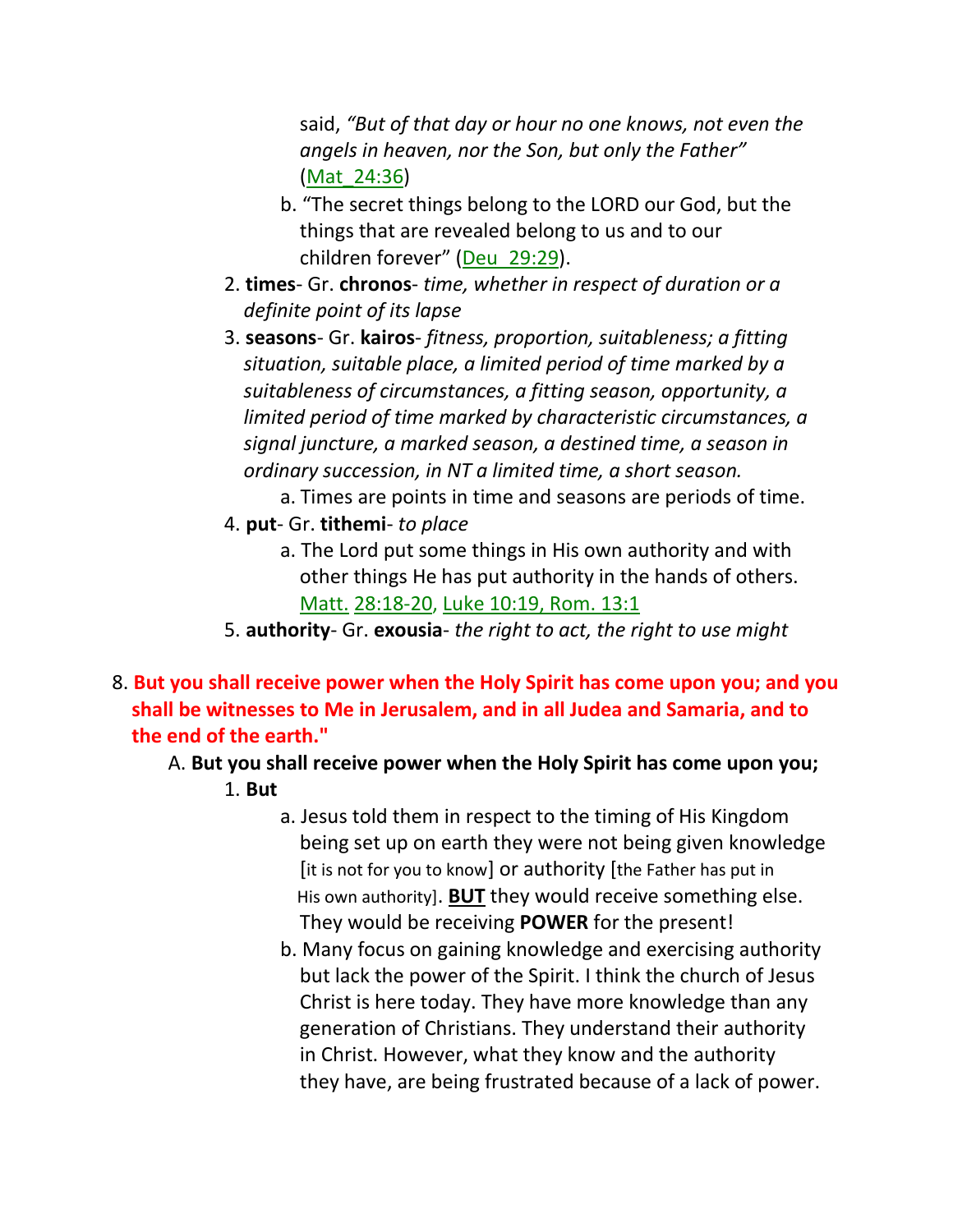- c. The early church received the Holy Spirit and began to speak with tongues. This was the conduit to receive the power of the Spirit. Many Christians can speak in tongues, but few do it and fewer still do it a whole lot. This is key to keeping full of the Holy Spirit and His power. Eph. 5:18
- d. Many call themselves "Spirit-filled" Christians. This means they have been baptized in the Holy Spirit and can speak with tongues. However, most are not "Spirit-filled" at the moment! They are empty at the moment because they stopped praying in the Spirit. We need to stay full of the Holy Spirit because we leak!
- e. Many Christians want to do the right spiritual things, but they lack the spiritual power to do them, **because spiritual actions can only be accomplished by spiritual power**. Many Christians do not have the power to blow the fuzz off of a peach.
- f. Just like if you have the finest sportscar in the world, but if it has a dead battery; it is not going anywhere. You can turn the key to get it to do something and all you hear is click, click, click. Many Christians are trying to serve the Lord and all they hear is click, click, click. They need to be charged up with the power of God. This comes by praying in the Spirit- A LOT!

### 2. **receive**- Gr. **lambano**

- a. This power of the Holy Spirit is a gift of grace, not something earned through works or personal merit. It is not achieved, it is received!
- b. Jesus gave the church spiritual power through the gift of the Holy Spirit and then left. Are we operating in this power to do what He called us to do?

# 3. **power**- Gr. **dunamis**

- a. Not political power as the disciples were seeking from Jesus, but spiritual power. Today many Christians are concerned about gaining political power but show little concern for having spiritual power.
- b. This power was first given on the day of Pentecost. On this day, the church received the power through speaking in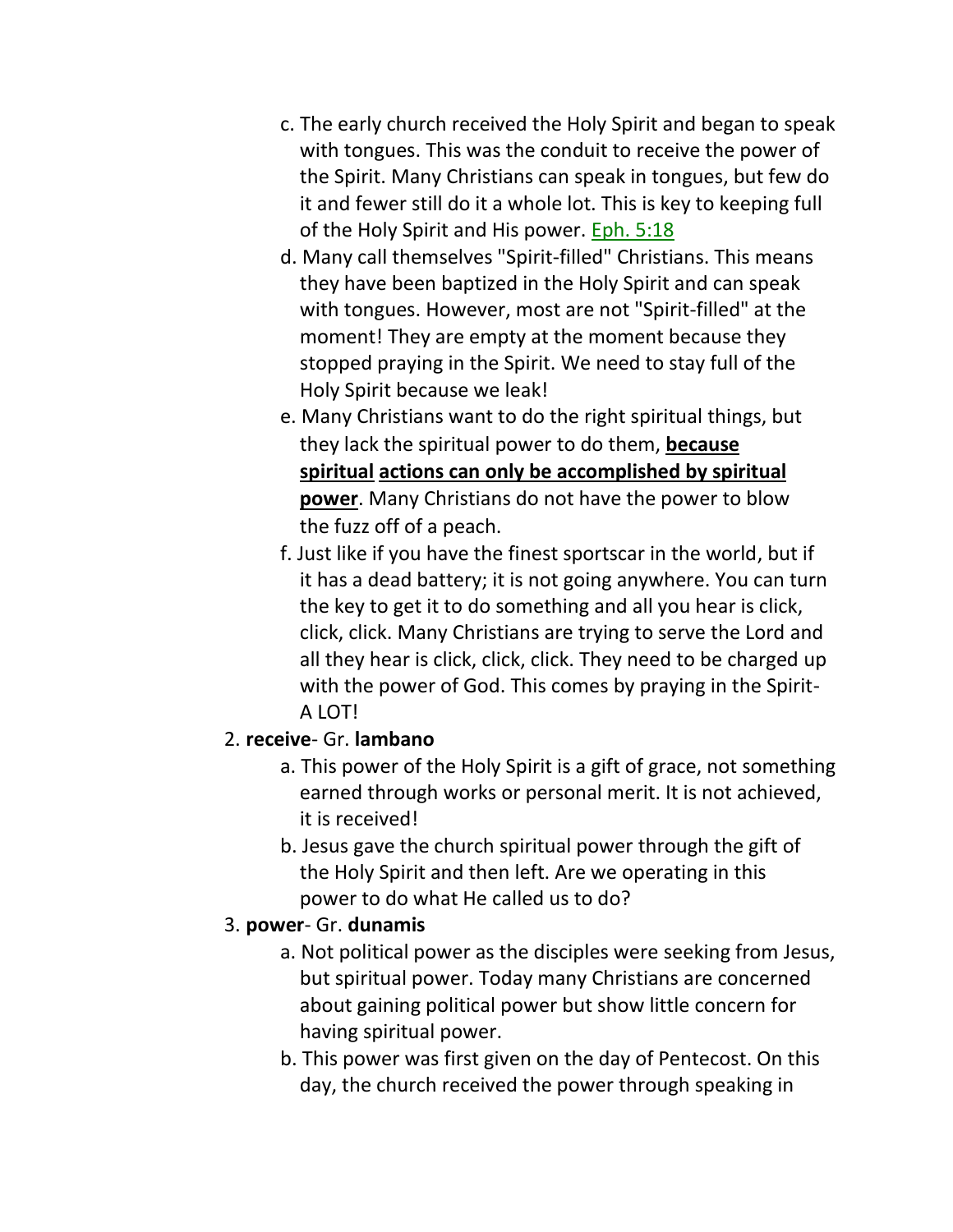tongues. Today, this is the same way we are to receive the power of God. You do not just receive power once. If so, why did Paul pray for the Ephesians, who had received the Holy Spirit baptism and spoke in tongues, that they be strengthened in their inner man? No, we need to stay filled with the power of the Holy Spirit and we do that through praying in tongues daily. The Word of God brings knowledge and praying in the Spirit brings power. We need both to be effective in the time we are living in, Christian.

#### 4. **come upon**- Gr. **eperchomai**

a. This is the baptism in the Holy Spirit. In salvation, the Spirit **indwells** a believer. In the baptism in the Holy Spirit, the Spirit **comes upon** a believer. The first is for personal salvation, but He latter is for service of others.

#### B. **and you shall be witnesses to Me in Jerusalem,**

- 1. **be witnesses** Gr. **martus** *those who after his example have proved the strength and genuineness of their faith in Christ*
	- a. Notice, it says we shall receive power to **BE WITNESSES** not merely do witnessing. Giving verbal witness is a part of being a witness but being a witness deals with much more than witnessing. It is living out a life of power and fruit for all to see. It is a witness of the supernatural to a natural world. Many Christians are witnessing but are actually being an extremely poor witness due to their fleshly lifestyle and lack of spiritual power.
	- b. You can be a martyr by dying or be a living martyr. Being a living martyr is harder than being a dying one. It takes spiritual power to be a living martyr- a living sacrifice. Rom. 12:1
- 2. **to Me** this should read *of me.*
	- a. We do not need to witness to Jesus. He is already saved!
- 3. **Jerusalem** means *city of double peace*
- C. **and in all Judea and Samaria,**
	- 1. **Judea** means *He shall be praised*
	- 2. **Samaria** means *watch mountain*
- D. **and to the end of the earth**
	- 1. **end** Gr. **eschatos**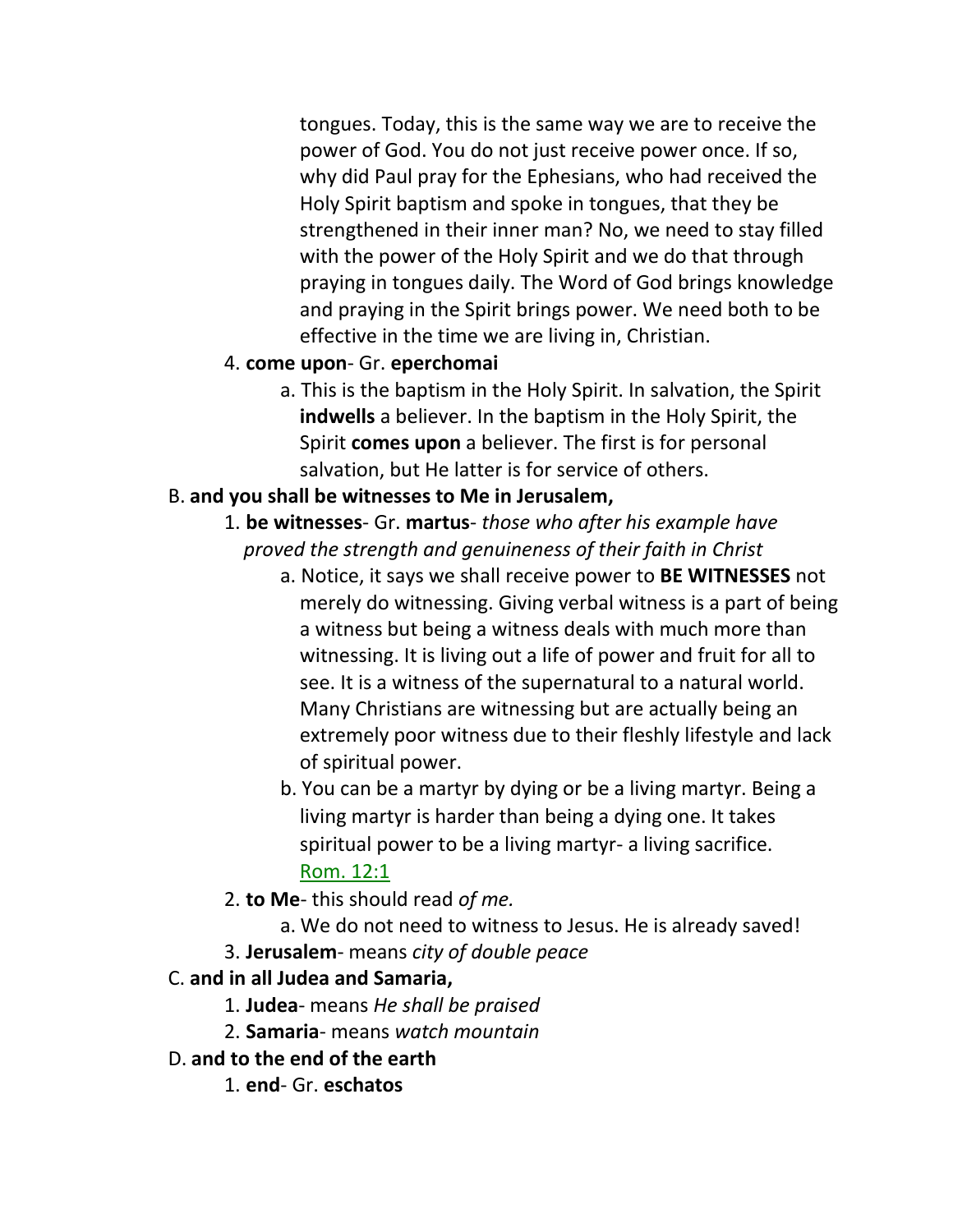2. **earth**- Gr. **ge**

- a. This is the Great Commission. This commission is also found in the gospels as Jesus' last words to His disciples. It is sad, but we are still to accomplish this directive.
- 9. **Now when He had spoken these things, while they watched, He was taken up, and a cloud received Him out of their sight.**
	- A. **Now when He had spoken these things,**
		- 1. **spoken** Gr. **epo**
	- B. **while they watched,**
		- 1. **watched** Gr. **blepo**
	- C. **He was taken up,**
		- 1. **taken up** Gr. **epairo** *lifted up*
			- a. In all instances where man is brought into heaven, it says they were taken up or caught up. We must be invited and taken up into heaven.

### D. **and a cloud received Him out of their sight**

- 1. **cloud** Gr. **nephele**
	- a. This could have been a natural cloud, but I believe it was a spiritual cloud of the Shekinah Glory or the cloud of witnesses of Old Testament saints mentioned in the book of Hebrews. Heb. 12:1
	- b. When we enter into heaven, we will be received and welcomed by those who have gone on before us.
- 2. **received** Gr. **hupolambano** *to receive hospitably, welcome*
	- a. This word means to be received hospitably and welcomed. This is why I think this is a cloud of witnesses that is spoken of in this verse.
- 3. **sight** Gr. **ophthalmos**
	- a. This word means to see with the natural eyes. Jesus disappeared from natural sight and went into the spirit realm.
- 10. **And while they looked steadfastly toward heaven as He went up, behold, two men stood by them in white apparel,**

A. **And while they looked steadfastly toward heaven as He went up,**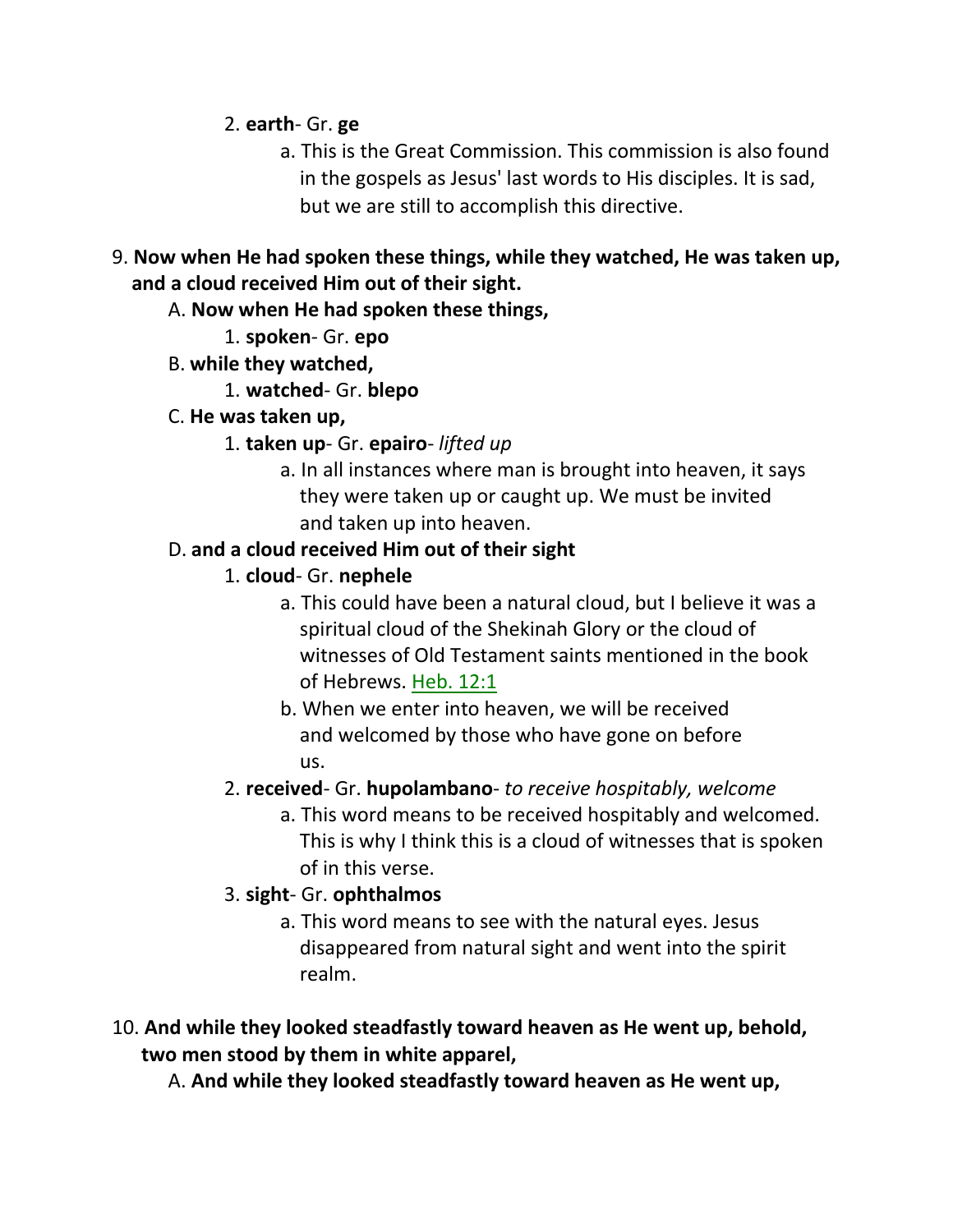- 1. **looked steadfastly** Gr. **entizo** *to fix one's eyes upon, look steadily, gaze intently, stare*
	- a. It is good to keep our eyes on Jesus, but we need to also be about the business we were assigned from Him.
- 2. **heaven** Gr. **ouranos**
- 3. **went up** Gr. **poreuo** *depart, journey away*
- B. **behold** Gr. **idou**
- C. **two men stood by them in white apparel**
	- 1. **two** Gr. **duo**
		- a. Two is the number of witness. The disciples and these two angels witnessed the ascension of the Lord Jesus Christ into heaven.
	- 2. **men** Gr. **aner** *any male*
		- a. These two were angels and not men. This should be translated two males. If they were human men, then the Greek word **anthropos** would have been utilized which would mean they were human. The word **aner** was used which means they were male. Angels are always seen in the masculine in the Word of God.
	- 3. **stood** Gr. **peristemi** *to stand around*
	- 4. **white** Gr. **leukos**
		- a. Angels wear white garments. Mat 28:3, Mar\_16:5, Joh\_20:12
		- b. Angels can appear in physical form and look like other human men. We are told to be careful because we could entertain angels unaware. Heb. 13:2, Act\_10:30
	- 5. **apparel** Gr. **esthes** *clothing, raiment, apparel*
- 11. **who also said, "Men of Galilee, why do you stand gazing up into heaven? This** *same* **Jesus, who was taken up from you into heaven, will so come in like manner as you saw Him go into heaven."**
	- A. **who also said,**
		- 1. **said** Gr. **epo**
	- B. **Men of Galilee,**
		- 1. **men** Gr. **aner** *males*
			- a. These were natural human males not angelic males.
		- 2. **Galilee** means *wheel or circuit*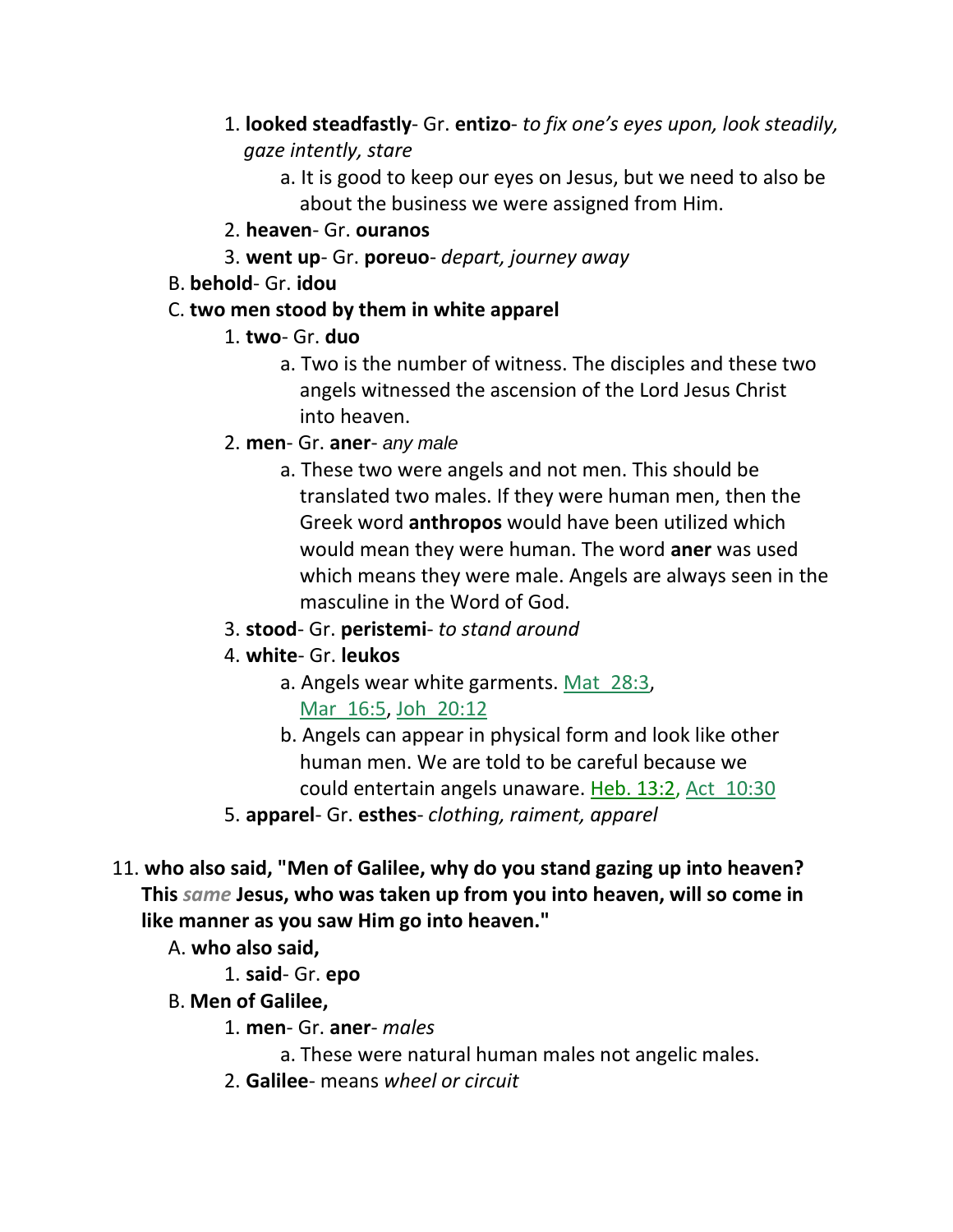- a. Jesus went all around the circuit of Galilee ministering. Matt.4:23
- b. *As far as we know, all the disciples except Judas Iscariot came from the region west of the Sea of Galilee*. - Believer's Bible Commentary
- C. **why do you stand gazing into heaven,**
	- 1. **stand** Gr. **histemi**
	- 2. **gazing up** Gr. **emblepo** *to direct a glance, to look searchingly*
	- 3. **heaven** Gr. **ouranos**
		- a. We are told in Colossians to set our minds on the things above where Christ sits at the right hand of the Father. However, we are to be about the business of the kingdom while we do this.
		- b. I find this a bit humorous. All these guys are staring up at the sky and had no idea two angels were standing with them.

### D. **This same Jesus,**

- 1. **same** Gr. **houtos** *this one*
	- a. We are awaiting the very same Jesus that left 2000 years ago. Why is this mentioned? It is because many have come and have said they are Jesus Christ come back to earth, but are not the same person who left the earth.

# E. **who was taken up from you into heaven,**

- 1. **taken up** Gr. **analambano**
- F. **will so come in like manner as you saw Him go into heaven**
	- 1. **come** Gr. **erchomai**
	- 2. **like manner** Gr. **hos tropos** *that fashion, way, manner*
		- a. Jesus left the Mt. of Olives and was taken up into a cloud. He will return to the exact same place, the Mt. of Olives. Zec 14:4 He will come back in the clouds. Matt. 24:30
			- b. If someone comes and says they are Christ, do not believe him. Christ will come back in the clouds of heaven, and all will know it when He arrives. This is speaking of His Second Advent, when He comes to set up His reign on earth. This is not when He comes back to get the church and takes them back to heaven with Him.
			- c. Those deceived by false Christs do not know the Word of God.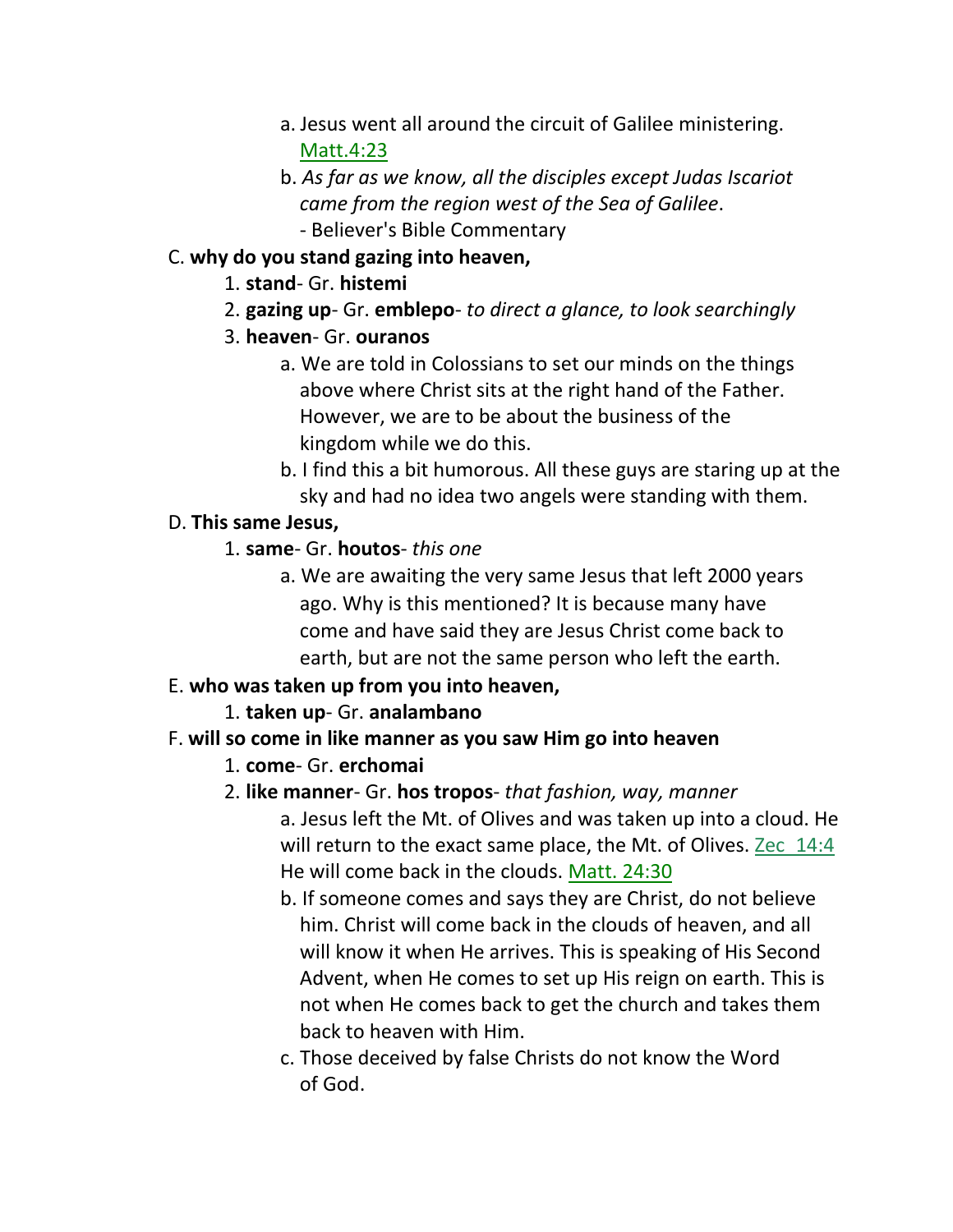- 3. **saw** Gr. **theaomai** *to behold, look upon, view*  *attentively, contemplate (often used of public shows)*
	- a. Jesus being taken up into heaven was a public event
		- where many eyes saw it. However, only believers saw it.
- 4. **go** Gr. **poreuomai**
- 12. **Then they returned to Jerusalem from the mount called Olivet, which is near Jerusalem, a Sabbath day's journey.**

# A. **Then they returned to Jerusalem from the mount called Olivet,**

- 1. **returned** Gr. **hupostrepho** *to turn back*
- 2. **Jerusalem** means *city of double peace*
- 3. **called** Gr. **kaleo**
- 4. **Olivet** means *place of olives*
	- a. The olive and its oil are types of the Holy Spirit. Jerusalem which means double peace is near the anointing! Likewise, the anointing is near to our peace we have in Christ. The Holy Spirit was not given until Jesus paid for our sins and reconciled us back to God. The anointing is available based upon the finished work of Christ.

# B. **which is near Jerusalem,**

- 1. **near** Gr. **eggus** *near as to a place*
	- a. The Mount of Olives is about 3/4 miles from Jerusalem.

# C. **a Sabbath day's journey**

1. **Sabbath day's**- Gr. **Sabbaton**- *the seventh day of each week which* *was a sacred festival on which the Israelites were required to abstain from all work*

# 2. **journey**- Gr. **hodos**- *a traveler's way, journey, travelling*

- a. *As far as might be lawfully traveled by a Jew on the Sabbath. This was 2,000 paces or cubits, or seven furlongs and a half – not quite one mile. See the notes On Mat\_24:20. The distance of a lawful journey on the Sabbath was not fixed by the laws of Moses, but the Jewish teachers had fixed it at 2,000 paces. This measure was determined on because it was a tradition that in the camp of the Israelites, when coming from Egypt, no part of the camp was more than 2000 paces from the tabernacle, and over this space, therefore, they were permitted to travel for worship.*
	- Barnes Commentary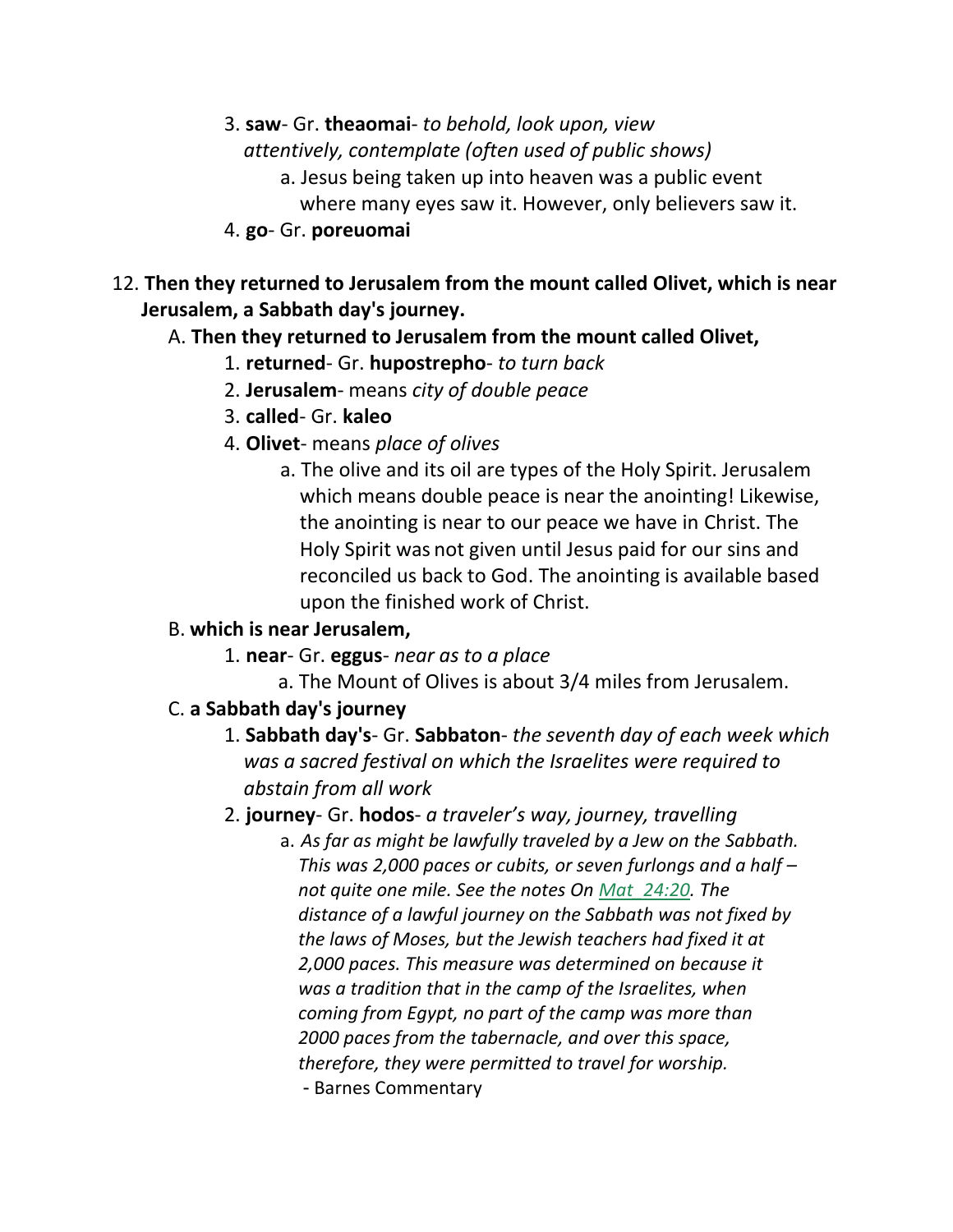- b. A sabbath day's journey is a little under a mile in length.
- 13. **And when they had entered, they went up into the upper room where they were staying: Peter, James, John, and Andrew; Philip and Thomas; Bartholomew and Matthew; James** *the son* **of Alphaeus and Simon the Zealot; and Judas** *the son* **of James.**
	- A. **And when they had entered,**
		- 1. **entered** Gr. **eiserchomai**

a. When they entered Jerusalem.

- B. **they went up into the upper room where they were staying:**
	- 1. **went up** Gr. **anabaino**
		- a. The disciples entered the abode and then went up. We must first enter in before we go up. We enter into Christ and then we go up by revelation into what God has for us. We need to enter into the realm of the Spirit and then we then we go up.
	- 2. **upper room** Gr. **huperoon** *the upper part of a house, upper room,* *or chamber*
		- a. Likely this was where Jesus shared the last supper with His disciples. In that account it says they were in a large upper room. This would have to be large to house 120 disciples on the day of Pentecost.
	- 3. **staying** Gr. **en katameno** *to remain permanently*
		- a. It appears that the disciples had been staying together in a large house.
- C. **Peter** means *rock*
- D. **James** means *supplanter*
- E. **John** means *God's gift*
	- a. These three- Peter, James, and John were Jesus' inner circle and were present during His most intimate times of ministry.
- F. **and Andrew** means *manly*
- G. **Philip and Thomas**
	- 1. **Philip** means *lover of horses*
	- 2. **Thomas** means *a twin*
- H. **Bartholomew and Matthew**
	- 1. **Bartholomew** means *son of Tolmai*
		- a. He was also called Nathaniel. Jesus said he had no guile in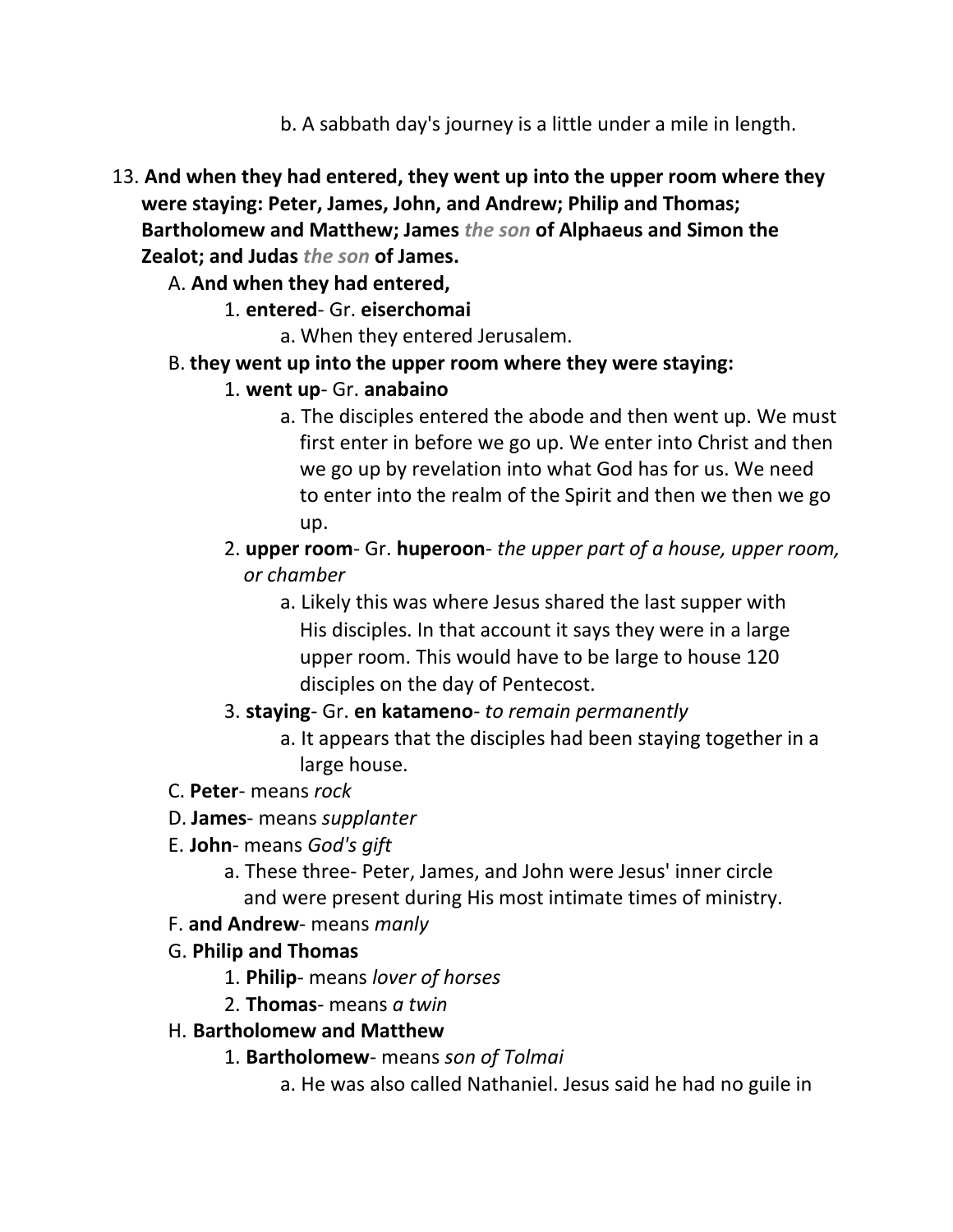him.

- 2. **Matthew** means *gift of Jehovah*
- I. **James the son of Alphaeus and Simon the Zealot**
	- 1. **James**
		- a. He was also called James "the less" to distinguish him from James, John's brother.
	- 2. **son** not in Greek- omit
	- 3. **Alphaeus** means *changing*
	- 4. **Simon** means *rock*
	- 5. **Zealot** Gr. **zelotes** one burning with zeal
- J. **and Judas the son of James**
	- 1. **Judas** means *he shall be praised*
		- a. He was also known by the name Thaddaeus
		- b. Of course, Judas Iscariot is missing from this list because he killed himself after betraying Jesus.
- 14. **These all continued with one accord in prayer and supplication, with the women and Mary the mother of Jesus, and with His brothers.**
	- A. **These all continued with one accord in prayer and supplication,**
		- 1. **continued** Gr. **en proskatereo** *to persist in adherence to a thing;* *to be intently engaged in, attend constantly to, in earnest endeavor*

a. This does not say "started". It says "continued". How we need to hear this word. We need to continue to seek the Lord with passion and ardor.

# 2. **one accord**- Gr. **homothumadon**- *same passion and ardor*

- a. We need to associate with other believers that have the same passion and ardor for the Lord.
- b. This continued up until the day they were baptized in the Holy Spirit. Act\_2:1
- 3. **prayer** Gr. **proseuche**
	- a. This word means to have intimate communion with the Lord. This includes worship, praise, and thanksgiving.
- 4. **supplication** Gr. **deesis** *requests*
	- a. We should have intimacy with the Lord before we ask requests of Him. Requests should be on the foundation of relationship. If we continually ask someone for things but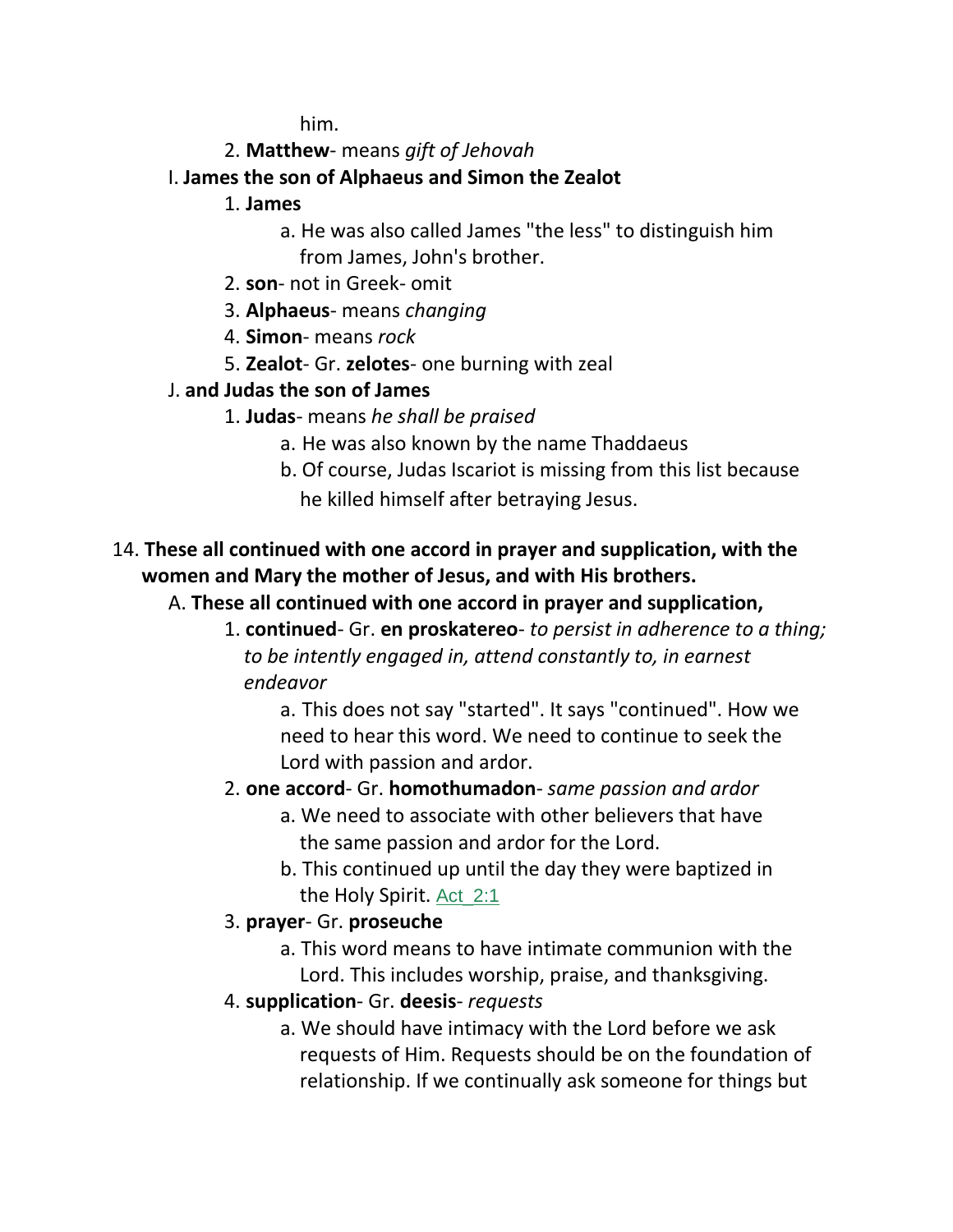do not seek to have a relationship with them, it becomes inappropriate. Many Christians are asking things from God but are not seeking a relationship with Him. This is not appropriate.

#### B. **with the women and Mary, the mother of Jesus,**

- 1. **women** Gr. **gune** *wife or woman*
	- a. These are probably the wives of the disciples.
	- b. They could have been the women who ministered to Jesus from their substance during His ministry. Among these were Mary Magdalene the Mat\_27:55-56
- 2. **Mary** means *tear*

#### 3. **mother**- Gr. **meter**

- a. Mary knew Jesus was the Son of God from the beginning. Mary was not immaculate. She was a sinner that needed salvation like all others. She is not a mediator between us and Jesus.
- b.Many worship Mary. However, if she were here today, she would say the same thing she said during Jesus' earthly ministry- whatever He says to you, do it!
- c. If you really want to follow Mary, then you need to believe on Jesus Christ and then receive the baptism in the Holy Spirit and speak in tongues!

### C. **and with His brothers**

### 1. **brothers**- Gr. **adelphos**

- a. His brothers did not believe in Jesus during His earthly ministry. Joh 7:5 At some point they were convinced of who Jesus was and of His resurrection. This would include James and Jude. Both would write a book of the Bible.
- b. It was prophesied in the Old Testament that Jesus would become a stranger to His brothers, and an alien to His mother's children [stepbrothers] Ps. 69:8

# 15. **And in those days Peter stood up in the midst of the disciples (altogether the number of names was about a hundred and twenty), and said,**

- A. **And in those days Peter stood up in the midst of the disciples**
	- 1. **days** Gr. **hemera**
		- a. These were the days of waiting in Jerusalem after Jesus left the earth until the day of Pentecost. This was 10 days.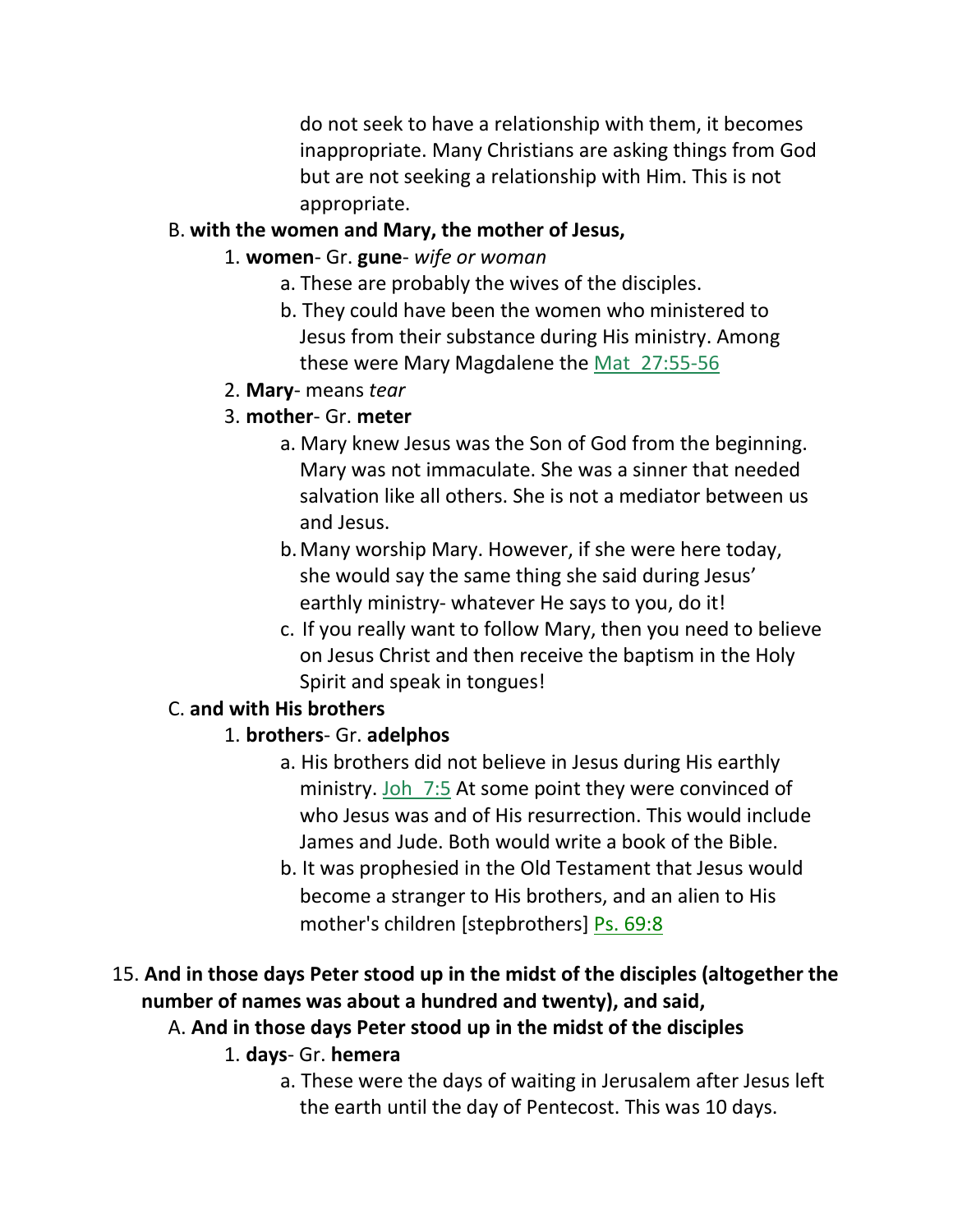#### 2. **Peter**

a. The main character in the first part of Acts is Peter. Then it will switch to Stephen, Philip, and then Paul.

# 3. **stood up**- Gr. **anistemi**

a. Peter was never one for inaction. The waiting must have been killing him. He felt he needed to get up and lead this group. He was about to do something Jesus never told him to do, which was select a replacement for Judas.

### 4. **disciples**- Gr. **mathetes**

### B. **altogether the number of names was about a hundred and twenty,**

#### 1. **number**- Gr. **ochlos**- *a crowd*

a. We are not just faces in a crowd. The Lord knows each of us.

#### 2. **names**- Gr. **onoma**

a. I think it is important that Luke did not just say, "the number was about hundred and twenty". He said, "the number of NAMES were about a hundred and twenty". I am so glad God knows all His children by name. God does not see us as a mere number, but as a person He personally knows.

#### 3. **hundred and twenty**- Gr. **hekaton eikosi**

a. It is interesting that Jesus appeared after His resurrection to 500 of his followers, however, only 120 of them were there on the day of Pentecost. What happened to the other 380? Many will start but will not continue to follow the Lord although they have believed.

### C. **and said,**

- 1. **said** Gr. **epo**
	- a. When Peter did not know what he was saying, he did not let that stop him! Luke 9:33

### 16. **"Men** *and* **brethren, this Scripture had to be fulfilled, which the Holy Spirit spoke before by the mouth of David concerning Judas, who became a guide to those who arrested Jesus;**

- A. **Men and brethren,**
	- 1. **Men** Gr. **aner** *males*
	- 2. **brethren** Gr. **adelphos**
		- a. Peter seems to exclude the women in his address. It was not customary that women be mixed in a gathering with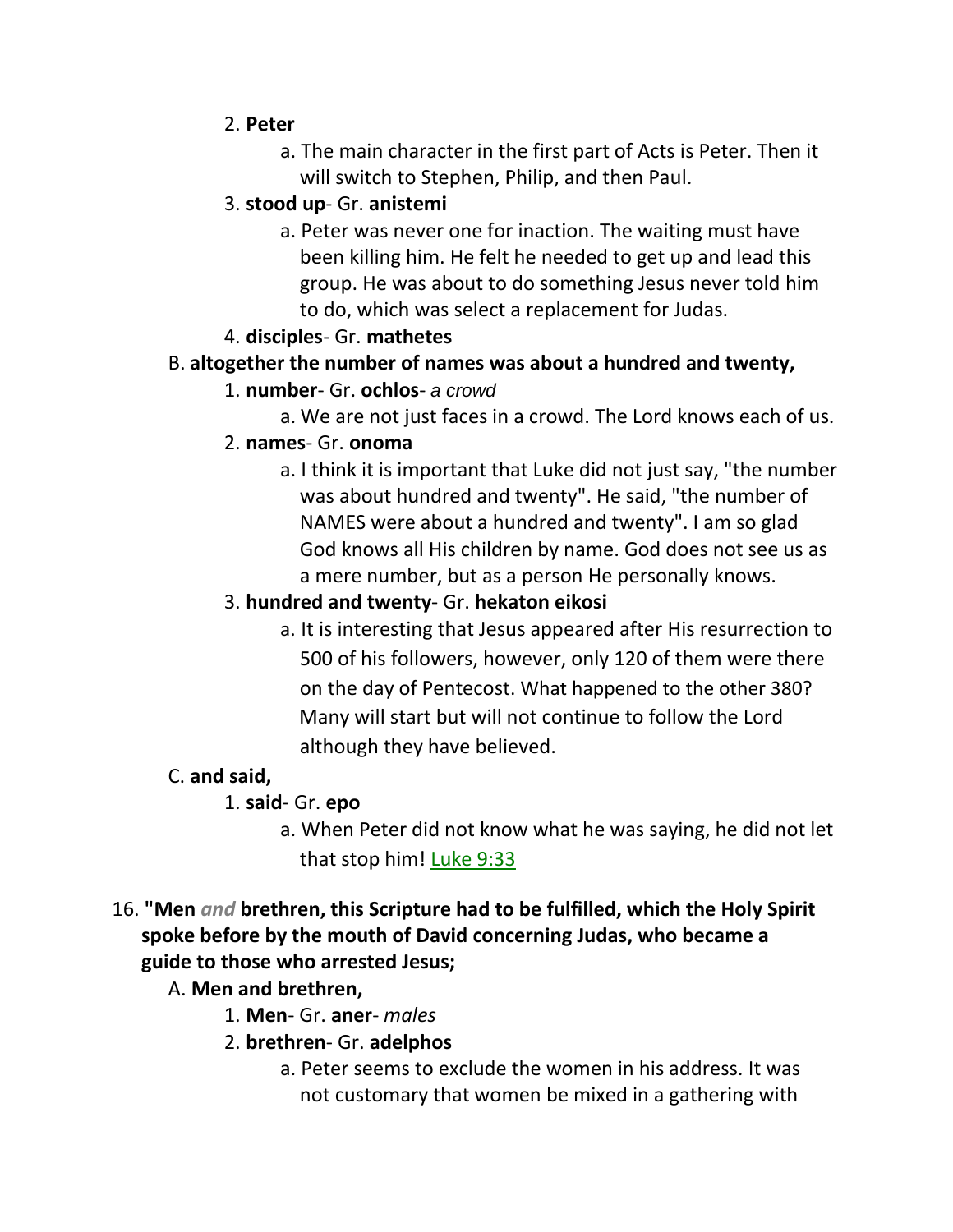men. The New Covenant changed this. It would take time for old customs to change.

### B. **this Scripture had to be fulfilled,**

- 1. **Scripture** Gr. **graphe**
	- a. Psa\_69:25; Psa\_109:8
	- b. This scripture says let another take his office. It does not say let another be chosen by lots. Peter added that.

# 2. **fulfilled**- Gr. **pleroo**

a. All Scripture must and will be fulfilled from Genesis to the last words of Revelation. Much of the Word of God has been fulfilled already, but some is still yet to be fulfilled.

C. **which the Holy Spirit spoke before by the mouth of David concerning Judas,**

1. **spoke before**- Gr. **proepo**

# 2. **mouth**- Gr. **stoma**

- a. This speaks of the ministry of the Word. The Holy Spirit speaks by our mouth. 1 Cor. 2:13
- b. If it is just us speaking, not much will be accomplished. However, if the Spirit of God speaks by our mouth, much will be done.
- 3. **David-** means *God's gift*
	- a. David was a prophet.
- 4. **Judas** means *He shall be praised*

# D. **who became a guide to those who arrested Jesus**

# 1. **guide**- Gr. **hodegos**- *leader*

- a. Judas did not just follow evil but ended up leading in it. Those who continue to follow evil, will end up leading in it.
- 2. **arrested** Gr. **sullambano** *to catch; to seize, apprehend*

# 17. **for he was numbered with us and obtained a part in this ministry."**

# A. **numbered**- Gr. **katarithmeo**- *to enumerate, number with, count with*

- 1. Jesus knew from the beginning who would betray Him. John 6:64 He still chose Judas.
- B. **obtained** Gr. **lagchano** *to obtain by lot*
	- 1. This word means to obtain by lot. Peter must have taken this to mean his replacement would be chosen by lot.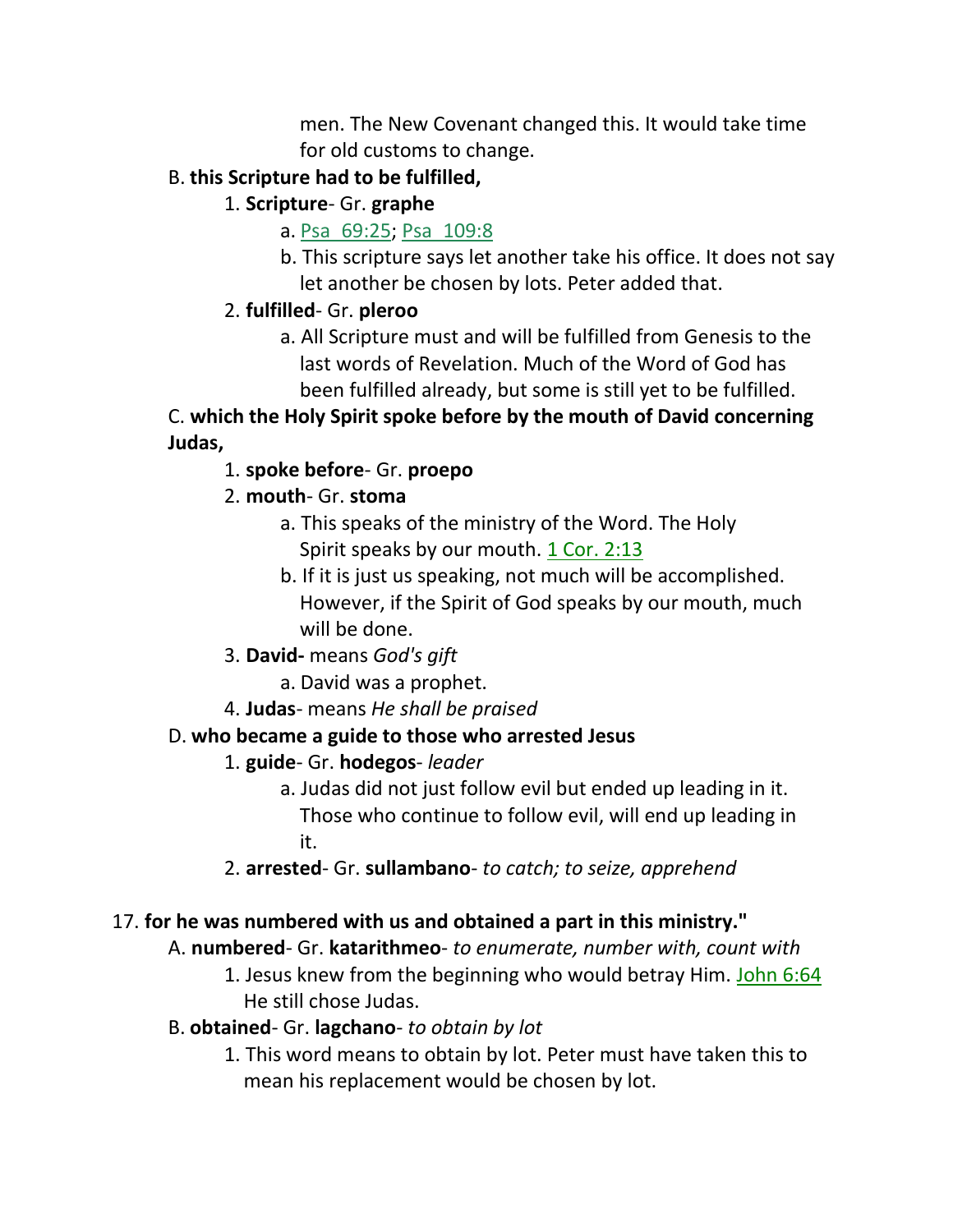- C. **a part** Gr. **kleros** *what is obtained by lot, allotted portion*
	- 1. We know that Jesus did not chose Judas by casting lots. It says Jesus prayed all night before selecting the disciples. Luke 6:12-13
	- 2. This is how Judas' replacement should have been selected after the Holy Spirit was poured out - by prayer and revelation. I believe Paul was the replacement for Judas. 1 Cor. 15:8

#### D. **ministry**- Gr. **diakonia**

- 1. Ministry means service. Judas never had a servant's heart. He was in the ministry for what he could get out of it.
- 2. It is amazing that Judas had been given authority to operate in the power of God- healing and casting out spirits, but still went the wrong way. Mat 10:1-4, Mar 3:14-15 The same thing can happen to us.
- 18. **(Now this man purchased a field with the wages of iniquity; and falling headlong, he burst open in the middle and all his entrails gushed out.**
	- A. **Now this man purchased a field with the wages of iniquity;**
		- 1. **this man** Gr. **houtos** *this one*
		- 2. **purchased** Gr. **ktaomai** *to acquire, get, or procure a thing for* *one's self, to possess*
			- a. It was purchased for thirty pieces of silver. This was the amount a slave was sold for.
		- 3. **field** Gr. **chorion**
			- a. *Peter's account of the purchase of the land and the death of Judas appears to contradict the record in Mat\_27:3-10; but actually, it complements it. Judas did not buy the field personally, but since it was his money that paid for it, in that sense, he was the buyer. And, since the thirty pieces of silver were considered "blood money," the field was called "the field of blood" (Mat\_27:8). It was not Judas' blood that gave the field its name, for the Jews would not use as a sacred cemetery a place that had been defiled by a suicide*. -BBC
			- b. This field was called the potter's field and the field of blood. It was purchased with 30 pieces of silver. It was prophesied that Jesus would be betrayed with 30 pieces of silver. Zech 11:13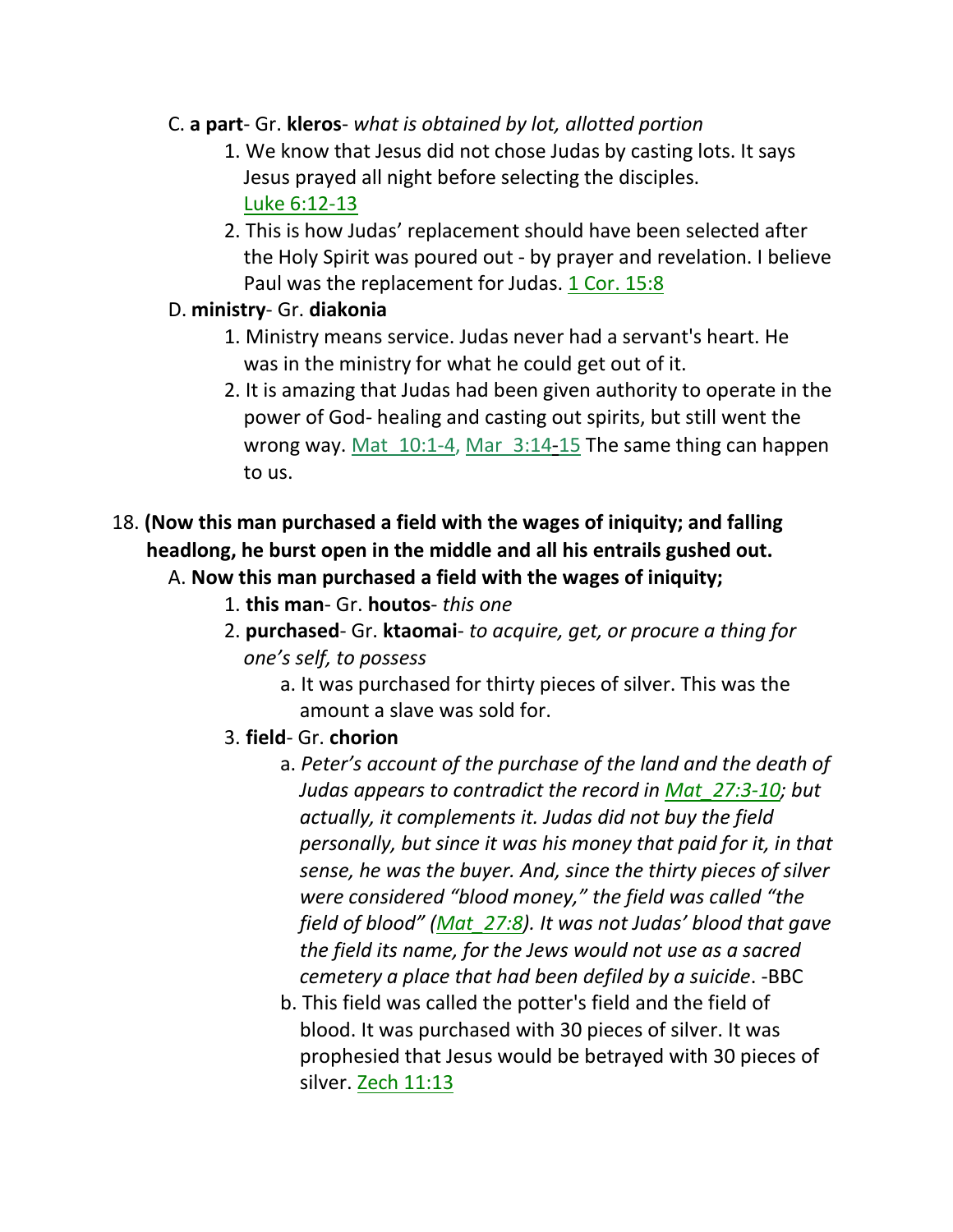- c. *The money to betray Jesus - His purchase price - went to buy a potter's field (Mat\_27:7). A potter's field was a piece of useless land where he threw his broken, damaged, and rejected pots. Jesus really did purchase the potter's field - the place where broken, rejected, and useless people like us are scattered. -*Guizik Commentary
- 4. **wages** Gr. **misthos** *dues paid for work*
	- a. This was payment for betraying Jesus and leading the authorities to where He was.
- 5. **iniquity** Gr. **adikia** *unrighteousness*
	- a. This is the height of wickedness. The punishment for betraying Jesus would be extremely high. Therefore, Jesus said it was better that Judas not ever been born. Matt 26:24
- B. **and falling headlong,**
	- 1. **falling** Gr. **ginomai**
	- 2. **headlong** Gr. *prone, head-foremost*
		- a. *Judas hanged himself, and apparently the rope broke and his body (possibly already distended) burst open when it hit the ground*. -BBC
			- b. Judas face-planted on the rocks below.
- C. **he burst open in the middle and all his entrails gushed out**
	- 1. **burst open** Gr. **lakao** *to burst asunder with a crack, crack open*
	- 2. **middle** Gr. **mesos**
	- 3. **entrails** Gr. **splangnon**
	- 4. **gushed out** Gr. **ekcheo** *pour out*
		- a. It is possible that Judas was still alive when the rope broke that he had hung himself with. If he were alive when his guts spilled out it would have been a horrendously painful death.
- 19. **And it became known to all those dwelling in Jerusalem; so that field is called in their own language, Akel Dama, that is, Field of Blood.)**
	- A. **And it became known to all those dwelling in Jerusalem;**
		- 1. **became** Gr. **ginomai**
		- 2. **known** Gr. **gnostos** *known, notable*
			- a. You do not want to be known for infamy.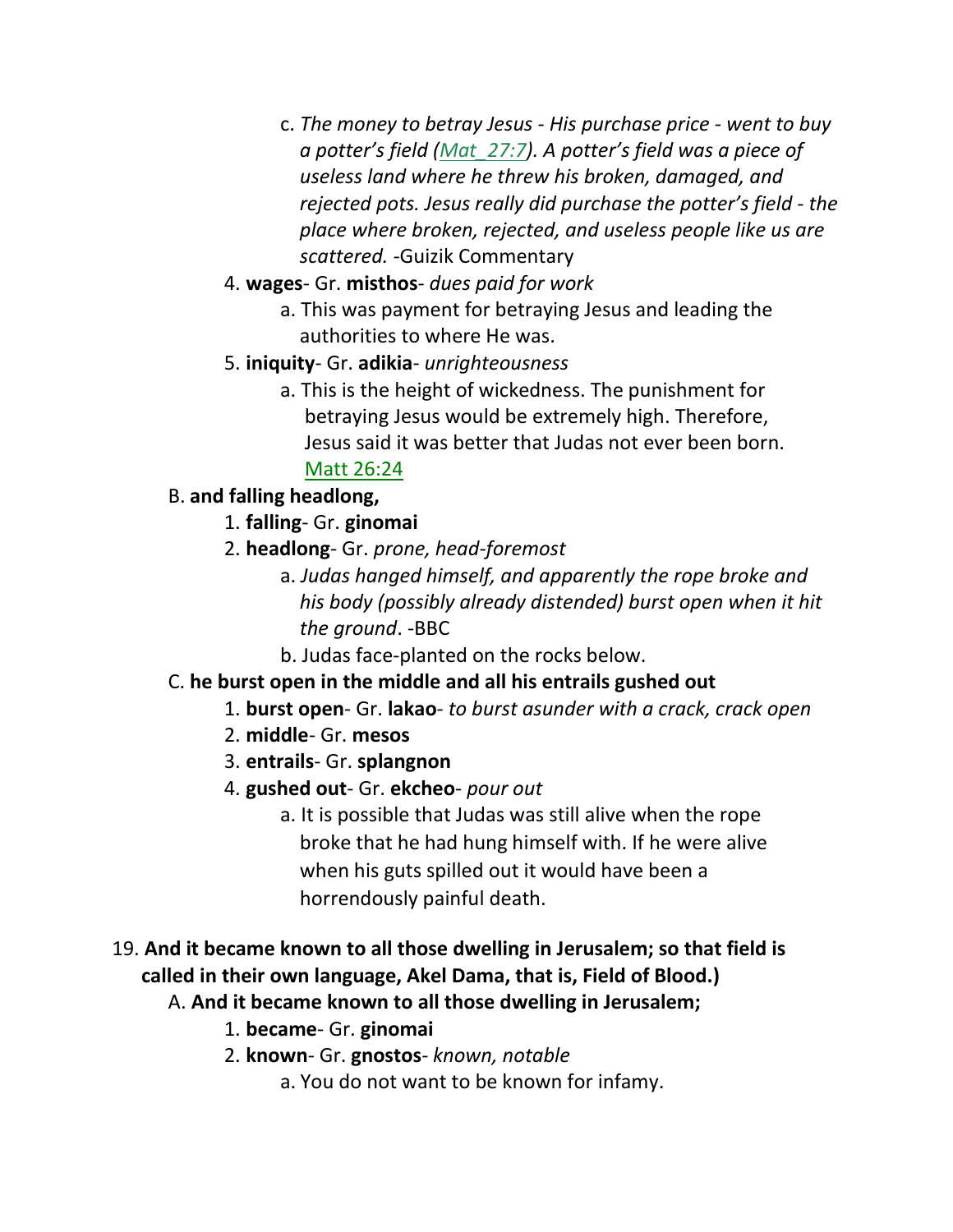- 3. **dwelling** Gr. **katoikeo**
- 4. **Jerusalem** means *city of double peace*
- B. **so that field is called in their own language,**
	- 1. **field** Gr. **chorion**
		- a. This field is situated about halfway down the ravine between mount Zion and the Hill of Evil Counsel, on the side of the hill, and south of Jerusalem. -UTSK
	- 2. **called** Gr. **kaleo**
	- 3. **language-** Gr. **dialektos** *dialect, the tongue or language peculiar to any people*
		- a. Luke says, "their own language". Luke is a Gentile and not a Jew, so he did not say "the" language or "our" language but says "their" language.
- C. **Akel Dama** means *field of blood*
	- 1. This is Aramaic
- D. **that is field of blood**
	- 1. **blood** Gr. **aima**
		- a. It is called this because it was sold for the life blood of Jesus Christ.
- 20. **"For it is written in the Book of Psalms: 'LET HIS DWELLING PLACE BE DESOLATE, AND LET NO ONE LIVE IN IT'; and, 'LET ANOTHER TAKE HIS OFFICE.'**
	- A. **For it is written in the Book of Psalms:**
		- 1. **written** Gr. **grapho**
		- 2. **Book** Gr. **biblos**
		- 3. **Psalms** Gr. **psalmos** *striking the chords of a musical instrument, a song accompanied by music*

# a. Ps. 69:25

- B. **Let his dwelling place be desolate,**
	- 1. **dwelling place** Gr. **epaulus** *cottage, farm-building,*

# *a country-house*

a. Apparently, Judas owned a farm or a country residence. The Hebrew word for in the Old Testament passage which this New Testament passage is taken from means a piece of land that is enclosed by a fence or wall.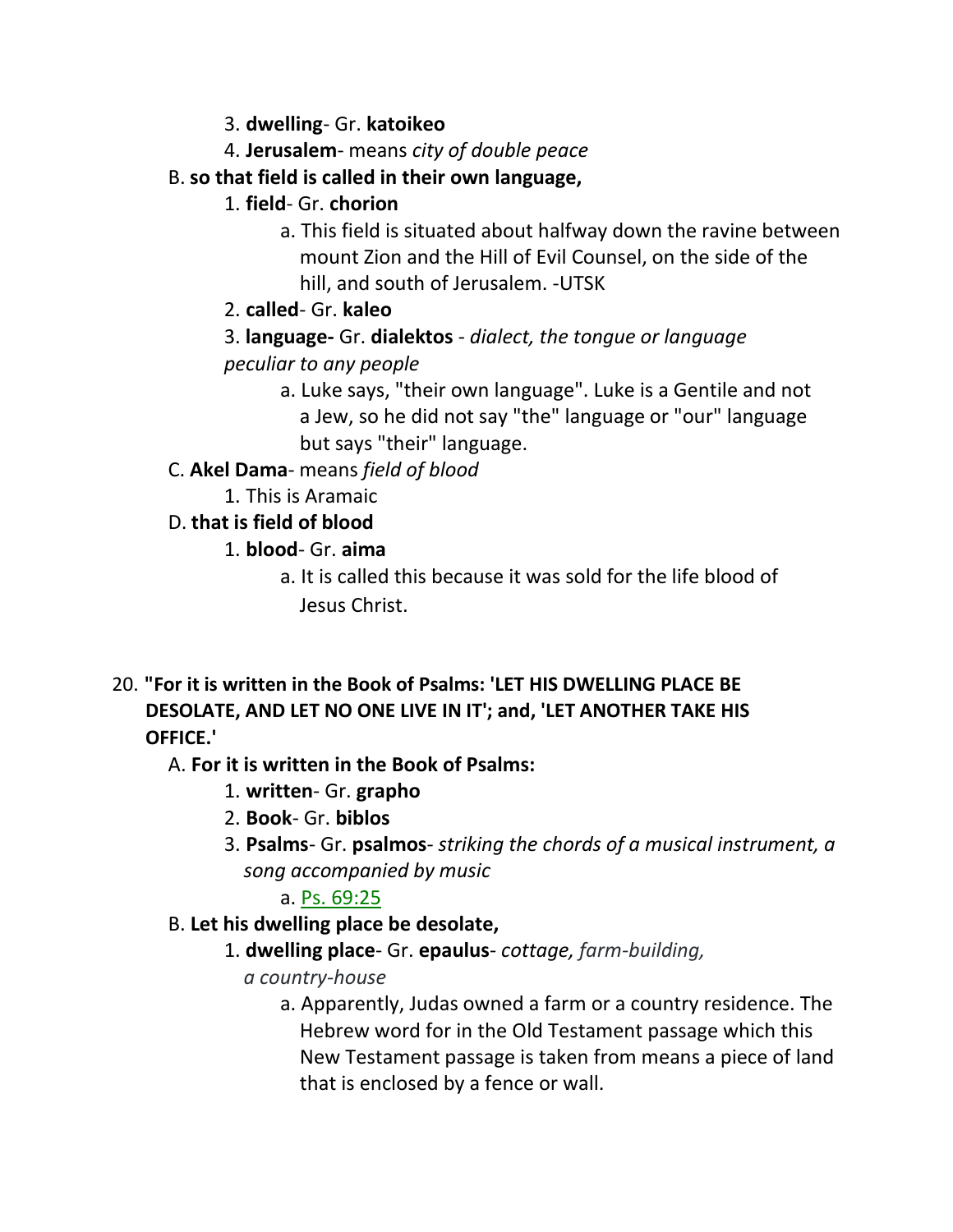- 2. **desolate** Gr. **eremos** *wilderness, desert*
- C. **and let no one live in it,**
	- 1. **live** Gr. **katoikeo** *to dwell*
- D. **and let another take his office**
	- 1. **take** Gr. **lambano**
	- 2. **office** Gr. **episkope** *overseer ship, office, charge, the office of an elder*
		- a. I believe Paul was the replacement for Judas. Judas could have had a large missionary call on his life and could have been used to write the revelation that belongs to the church that was given to Paul. Besides betraying the Son of God, Judas has to contemplate this throughout eternity about how he could have been used by the Lord.

# 21. **"Therefore, of these men who have accompanied us all the time that the Lord Jesus went in and out among us,**

- A. **Therefore,**
	- 1. Peter just finished quoting what God had said, and now he errs by adding his own "therefore". Have you ever added your own "therefore" to the Word of God? This is not good.

# B. **of these men who have accompanied us all the time that the Lord Jesus went in and out among us**

### 1. **men**- Gr. **aner**

- a. Peter will now establish a standard for choosing a new apostle. Nowhere does it say God told him this or even to select another apostle. Jesus did not tell the disciples to go to the upper room and cast lots for a new apostle. He said go to Jerusalem and wait for the promise [the Holy Spirit] of the Father.
- b. Often we will get into works while we wait for God's promise.
- 2. **accompanied** Gr. **sunerchomai** *to come together*
	- a. There were a wider number of disciples than just the twelve. We see Jesus sending out seventy. Luke 10:1
- 3. **time** Gr. **chronos**
	- a. Three years during His earthly ministry
- 4. **went in** Gr. **eiserchomai** *to come in*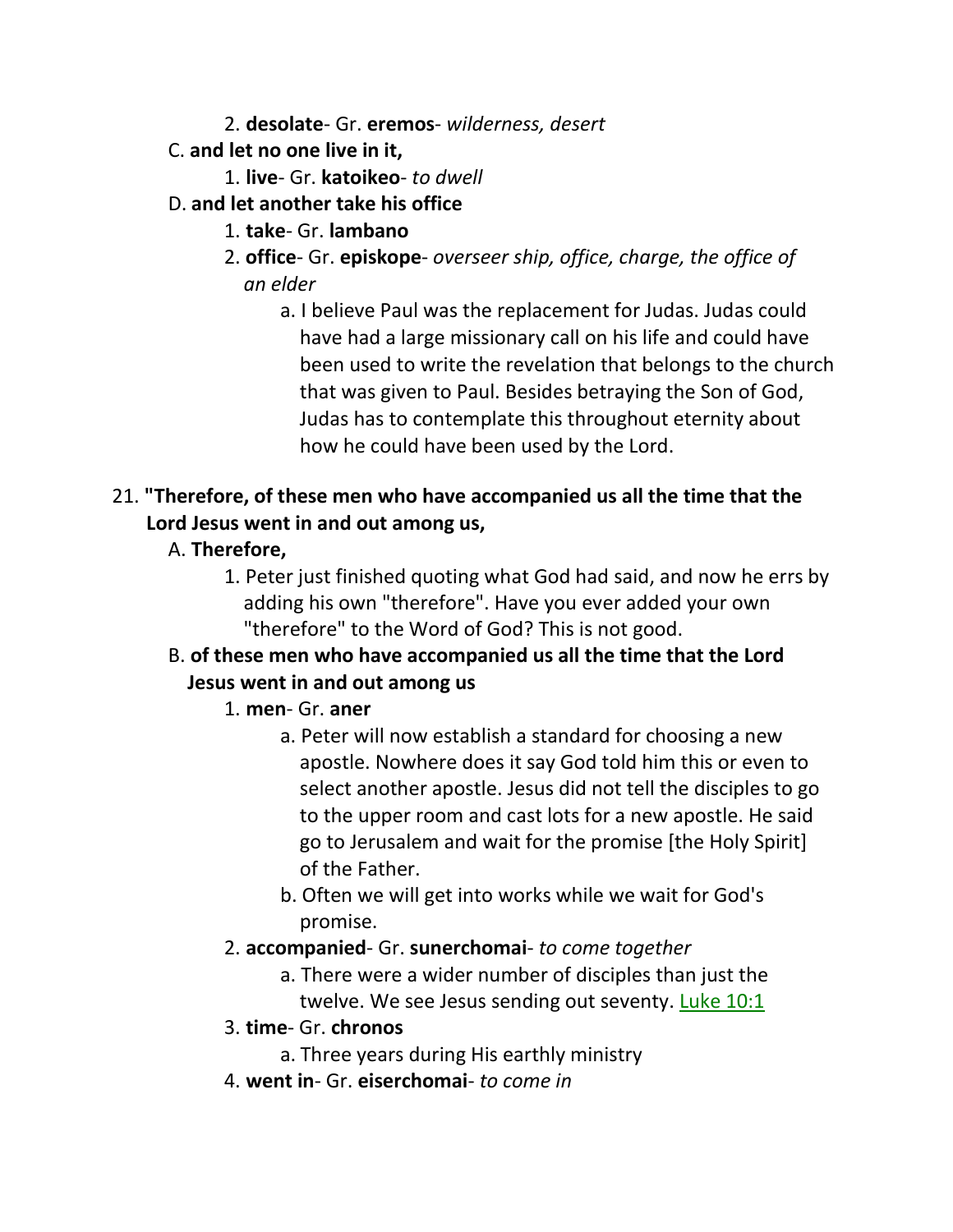- a. We often think the opposite in this regard. We think of going out and coming in. The Scripture says, coming in and going out. Deut. 28:6
- 5. **out-** Gr. **exerchomai** *to go out*
	- a. There were times that Jesus went out from the disciples and did things without them.
- 22. **beginning from the baptism of John to that day when He was taken up from us, one of these must become a witness with us of His resurrection."**
	- A. **beginning from the baptism of John to the that day when He was taken up from us,**
		- 1. **beginning** Gr. **archomai**
			- a. This commenced the three-year ministry of Jesus.
		- 2. **baptism** Gr. **baptizo** *to be immersed*
		- 3. **John** means *God's gift*
			- a. This means from the baptism that John performed on Jesus.
		- 4. **day** Gr. **hemera**
			- a. This was forty days after His resurrection.
		- 5. **taken up** Gr. **analambano**

### B. **one of these must become a witness with us of His resurrection**

### 1. **one of these must**

- a. Who said? Peter said.
- 2. **witness** Gr. **martus**

# 3. **resurrection**- Gr. **anastasis**

a. The apostles of the Lamb, the disciples of Jesus during His earthly ministry, gave witness that Jesus was raised from the dead by an eye-witness account but also by performing miracles in His name subsequently in their ministries proving His resurrection. 1Co 15:3-8, Acts 4:33

# 23. **And they proposed two: Joseph called Barsabas, who was surnamed Justus, and Matthias.**

# A. **And they proposed two:**

- 1. **proposed** Gr. **histemi** *to cause or make to stand, to place, put,* *set, to set or place in a balance*
- 2. **two** Gr. **duo**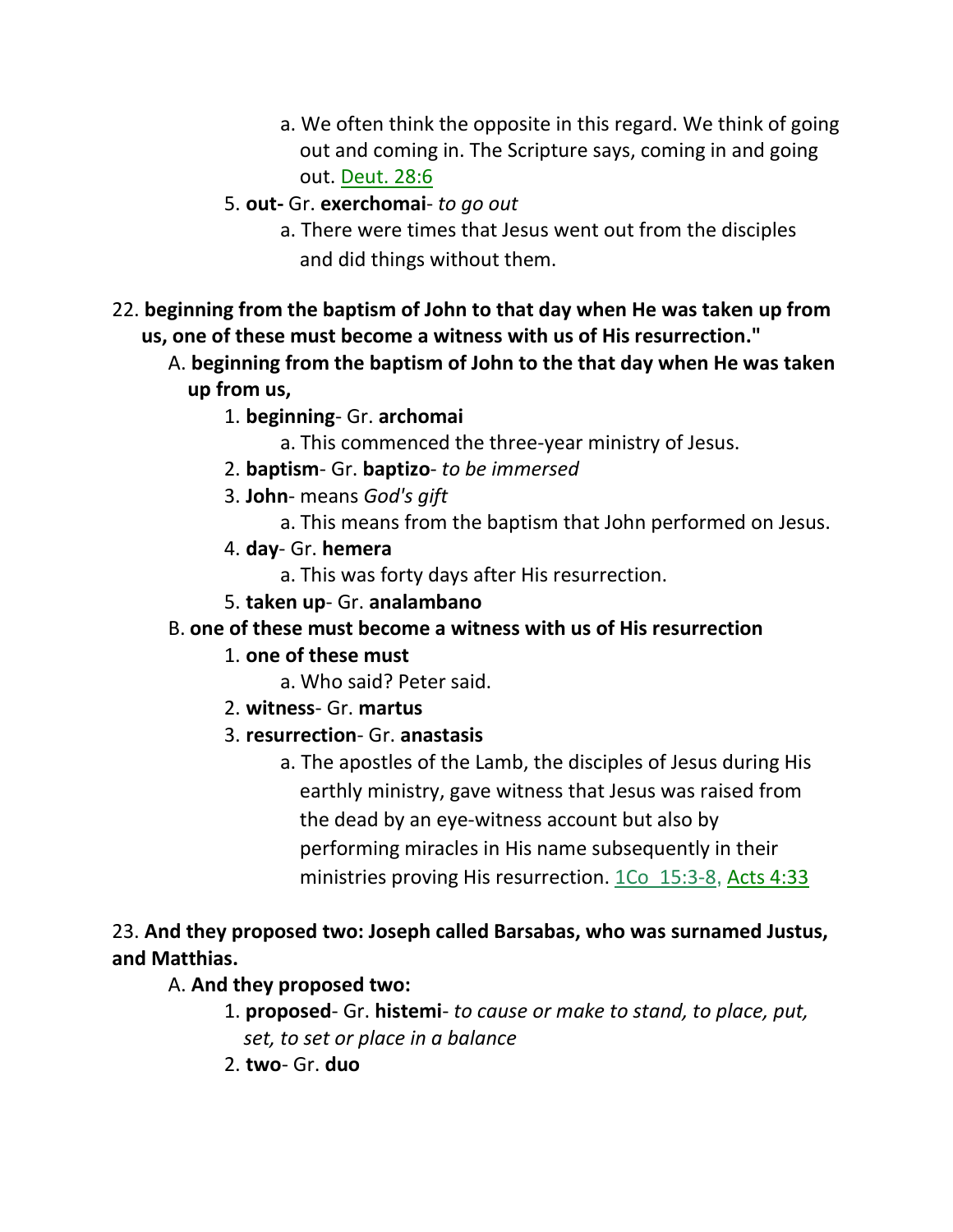- a. These two were selected and put into a spiritual balance to determine who the Lord would choose.
- b. They chose two. I believe there was a third choice but they never gave God an option to choose.
- c. Often, we give two different things for the Lord to give us direction on, but there was another one never presented which was God's choice.

#### B. **Joseph called Barsabas,**

- 1. **Joseph** means *addition or increase*
- 2. **Barsabas** means *son of rest*
- C. **who was surnamed Justus,**
	- 1. **surnamed** Gr. **epikaleomi** *to attach an additional name,* *to surname*
	- 2. **Justus** means *just*

### D. **and Matthias**

- 1. **Matthias** means *gift of God*
	- a. We never hear of Matthias again after he is selected by lots to replace Judas.
- 24. **And they prayed and said, "You, O Lord, who know the hearts of all, show which of these two You have chosen**

# A. **And they prayed and said,**

- 1. **prayed** Gr. **proseuchomai**
	- a. How often do we pray after we plan and decide things? We then want God's blessing on our plans. Peter should have started with prayer to see if God wanted him to do this. He basically is saying here, "God here is this great plan, which I even have scripture for, now bless it!"

### B. **You, O Lord, who know the hearts of all,**

### 1. **Lord**- Gr. **kurios**

- 2. **know the hearts** Gr. **kardiognostes** *heart knower*
	- a. Only God knows the heart, so He is the only one qualified to judge the heart. 1Sa 16:7
- C. **show which of these two you have chosen**
	- 1. **show** Gr. **anadeiknumi** *to lift up anything on high and exhibit it for all to behold*
	- 2. **two** Gr. **duo**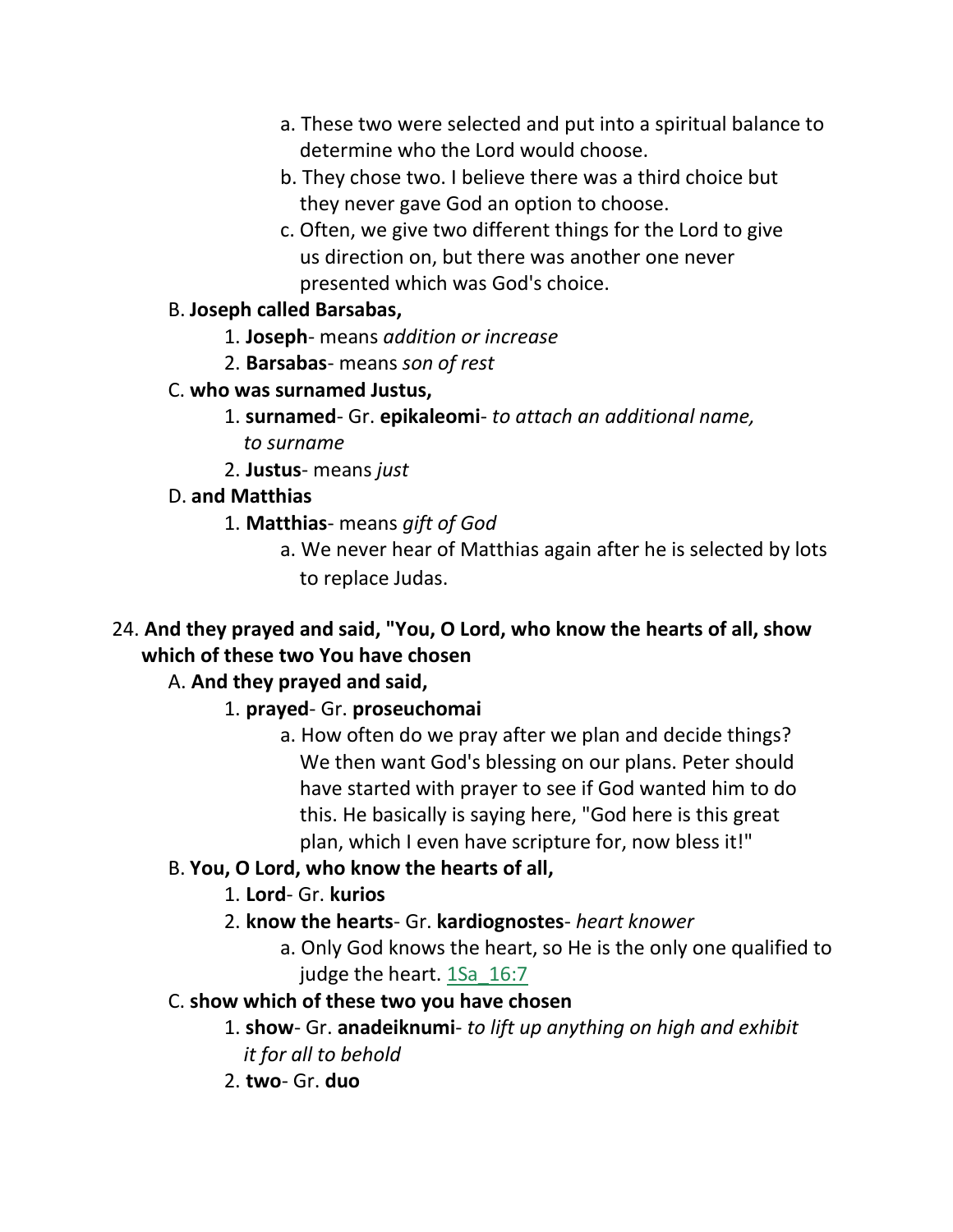a. Barsabas and Matthias

# 3. **chosen**- Gr. **eklegomai**

- a. We often do this. We give God two choices and tell Him to pick which one. Often, He does not pick either one because neither is His pick!
- 25. **to take part in this ministry and apostleship from which Judas by transgression fell, that he might go to his own place."**
	- A. **to take part in this ministry and apostleship from which Judas by transgression fell,**
		- 1. **take part** Gr. **lambano kleros** *to receive a portion or part*
			- a. Judas was given a very lofty possession and honor to be considered one of the twelve apostles of Jesus Christ. He fell from very lofty place.
		- 2. **ministry** Gr. **diakonia**
			- a. This is the ministry of the gospel of Jesus Christ.
		- 3. **apostleship** Gr. **apostole**
			- a. This is leadership within the church and to establish the faith.
		- 4. **Judas** means *he shall be praised*
			- 1. He did not live up to his name in any degree.
		- 5. **transgression fell** Gr. **parabaino** *to step by the side of; to*  *deviate; met. to transgress, violate, to incur forfeiture*
			- a. Lucifer also fell from his position due to transgression. His sin was pride and love of possessions. Isa. 14:12, Ezek 28:16 Judas fell in a similar way and for the same
				- reasons.

# B. **that he might go to his own place**

- 1. **go** Gr. **eis** *into*
- 2. **place** Gr. **topos**
	- a. Judas went into hell and has a place in there reserved for him. It is his place.
	- b. His place is the same place as satan's place the lake of fire.

# 26. **And they cast their lots, and the lot fell on Matthias. And he was numbered with the eleven apostles.**

A. **And they cast their lots,**

1. **cast**- Gr. **didomi**- *gave*